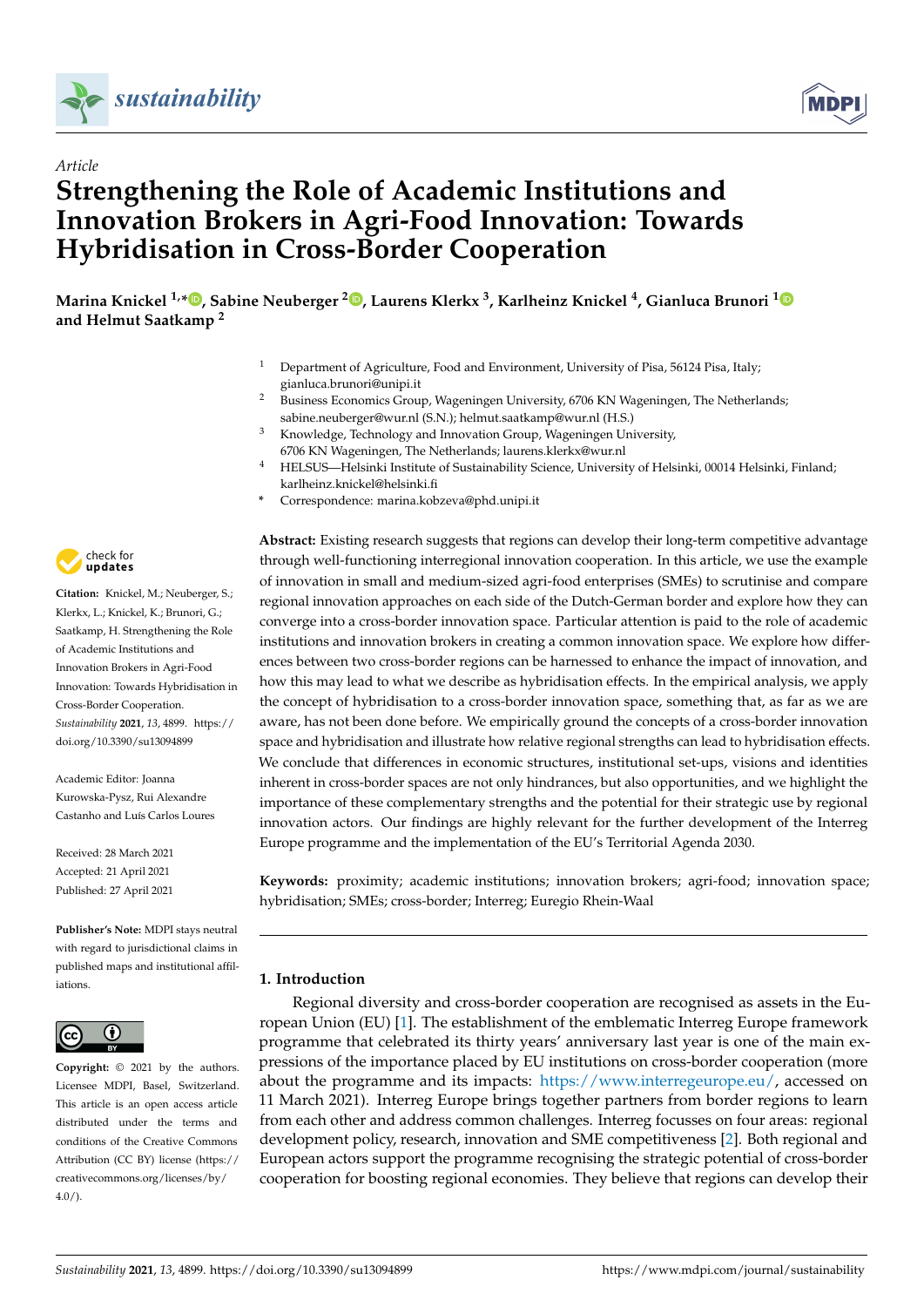long-term competitive advantage through well-functioning interregional innovation-driven cooperation [\[2](#page-18-1)[–5\]](#page-18-2).

Previous research on regional innovation systems (RIS) used the concept of proximity to examine its impact on regions' capacity to achieve competitive advantages through knowledge creation, interactive learning and innovation [\[6–](#page-18-3)[9\]](#page-18-4). Geographical proximity, or the physical distance between the location of innovation actors, is central in the RIS approach and it plays a particular role in the exchange of tacit knowledge [\[7,](#page-18-5)[8,](#page-18-6)[10\]](#page-18-7). However, mere geographical proximity of two regions is not sufficient for interactive learning, innovation [\[7\]](#page-18-5), and cross-border cooperation to occur [\[3\]](#page-18-8). Other dimensions of proximity, such as cognitive and institutional, have been deemed decisive [\[7](#page-18-5)[,8\]](#page-18-6). More importantly, they are able to emerge independently from geographical proximity [\[3,](#page-18-8)[11,](#page-18-9)[12\]](#page-19-0).

The insights obtained from RIS and proximity studies were picked up by researchers working on cross-border cooperation issues [\[3–](#page-18-8)[5,](#page-18-2)[13\]](#page-19-1). These studies aimed at understanding how individual border regions can more systematically benefit from cross-border cooperation. One common denominator is that the creation of a cross-border innovation space requires factoring in contextual specificities (often highly political but also economic, sociocultural etc.), negotiating them and managing tensions  $[3,4,14]$  $[3,4,14]$  $[3,4,14]$ , as well as reducing border effects by promoting business, academic and other interactions across the border [\[15\]](#page-19-3).

Kraeger et al. (2010) argue that one of the most inspiring scenarios is when the complementary strengths of regions lead to synergies "combin[ing] the best of different worlds", which can increase regional competitiveness on both sides of a border [\[16\]](#page-19-4). This is precisely what the hybridisation concept embodies: acknowledging mutual differences in economic, institutional and social structures, knowledge and technological capacity, political visions and cultural identities, and valorising them [\[3,](#page-18-8)[4,](#page-18-10)[14,](#page-19-2)[17,](#page-19-5)[18\]](#page-19-6). The concept itself is not new but by now it has been mostly applied in the context of public service provision, in public administration research in relation to public-private mixes, and in organisational theory in terms of combinations of coordination mechanisms (e.g., markets and networks). Kraeger et al. (2010) claim that hybridisation can be defined at different levels: organisations, networks or systems. However, this concept has been vigorously debated over a long time, which initially resulted in polarised views on its use both theoretically and empirically. Even though there is still a lack of a uniform conceptualisation and no large-scale quantitative studies to date, recent empirical evidence indicates its significance and allows more balanced assessments of its application [\[16\]](#page-19-4). In this paper, we focus on, what was termed by Rago and Venturi (2015) [\[19\]](#page-19-7), a positive interpretation of hybridisation.

The concept of hybridisation has hardly been applied to cross-border innovation contexts nor has its strategic value been recognised. The only exception is Sohn [\[14,](#page-19-2)[18\]](#page-19-6), who sees cross-border spaces as "a locus of hybridisation." He acknowledges hindering effects of a border but still considers it an opportunity, provided that individual differences are valorised, frictions are reconciled, and mutual learning is recognised [\[14,](#page-19-2)[18,](#page-19-6)[20\]](#page-19-8). To illustrate how the concept can work in practice, Sohn refers to the trinational Euro-district of Basel "where the long-term confrontation of national differences has resulted in . . . new ways of doing and thinking cross-border spatial planning and development" [\[14\]](#page-19-2). This is where this article aims to make its contribution by filling this gap in knowledge and empirically analysing whether and how hybridisation works out in a cross-border region.

The empirical analysis presented in this article focusses on the Dutch-German crossborder region Euregio Rhein-Waal, and on the role of academic institutions and innovation brokers in supporting innovation in agri-food SMEs. Both innovation and SMEs play a pivotal role in regional development and can substantially benefit from hybridisation. SMEs are widely acknowledged as those driving regional economic development through innovation and employment creation [\[21\]](#page-19-9). However, while SMEs are commonly perceived as agile, innovative and adaptive to rapidly changing markets and demands, they tend to lack necessary resources and capacity to innovate solely on their own [\[22](#page-19-10)[,23\]](#page-19-11). SMEs often resort to other businesses, academic institutions and innovation brokers [\[24–](#page-19-12)[28\]](#page-19-13) to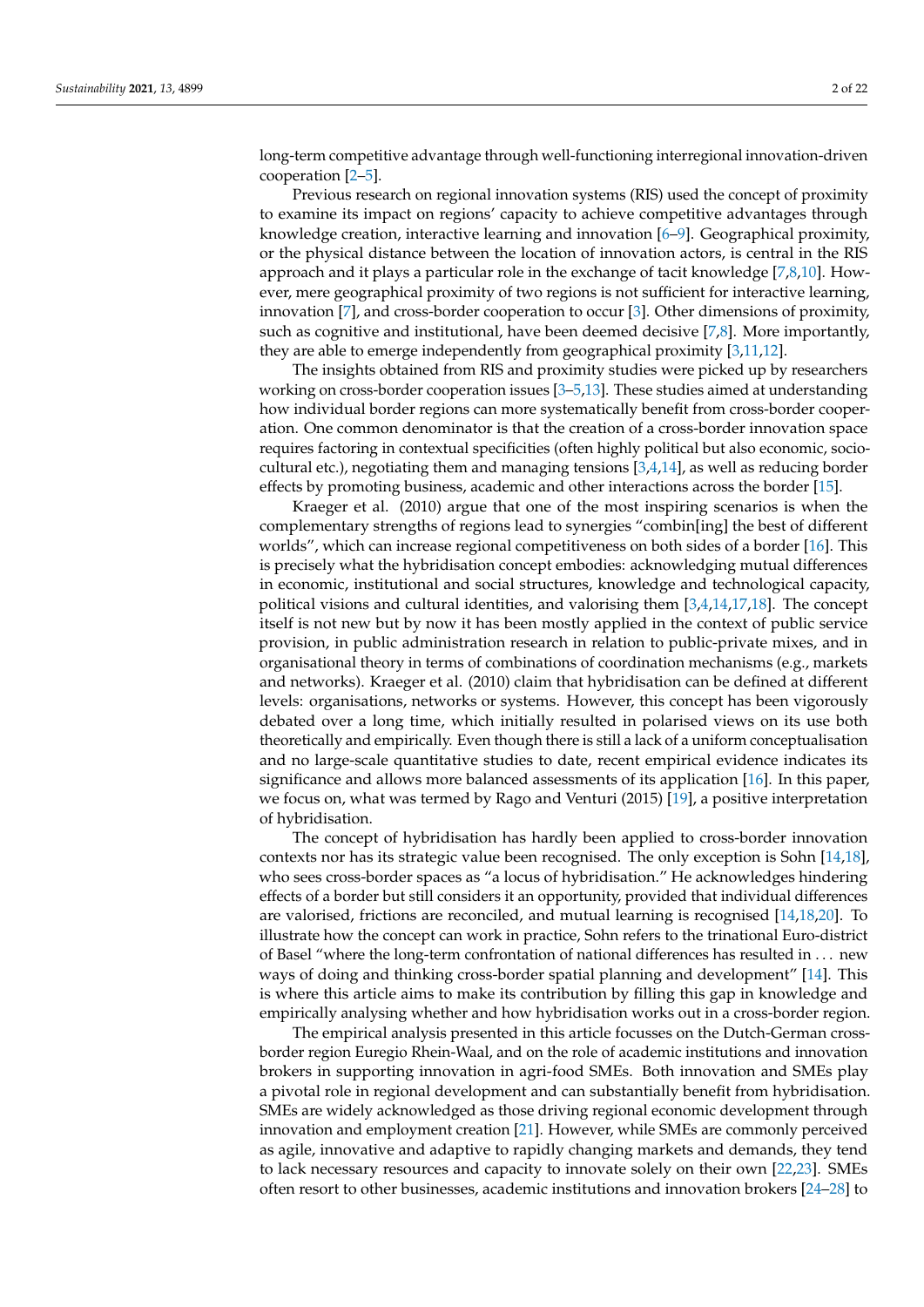compensate for insufficient internal resources and knowledge [\[29,](#page-19-14)[30\]](#page-19-15). This also holds true for a cross-border context [\[31](#page-19-16)[–33\]](#page-19-17).

In relation to our aim, the analysis was guided by three research questions:

- (1) What are the similarities and differences between the two regions in how academic institutions and innovation brokers support innovation in agri-food SMEs?
- (2) What are the relative strengths of each of the two regions in innovation-driven cooperation?
- (3) What traits of a cross-border innovation space are already present in the cross-border region and how can hybridisation effects be fostered?

The article comprises six sections. After this introduction, we present a conceptual framework for the analysis that builds on three complementary concepts. Section [3](#page-4-0) illustrates the methodology of the empirical research and introduces some basic characteristics of the two studied regions with a focus on research- and innovation-related activities. Section [4](#page-6-0) details a comparative analysis grounded on the conceptual framework where similarities and differences between the two regions, as well as relative strengths of each of the regions are distilled. This section is concluded with the implications of these findings for a cross-border innovation space. In Section [5,](#page-14-0) main findings are summarised and discussed along the three research questions posed. Section [6](#page-16-0) concludes the article depicting the significance of the study, its limitations and suggestions for further research.

## **2. Conceptual Framework**

Building on the above, we use three complementary concepts to frame this research and provide a lens for the analysis:

- Innovation space (including the function of academic institutions and innovation brokers);
- Proximity;
- Hybridisation.

This section is structured along these three concepts.

Durand argues that social, economic, political and cultural relations within a space shape what it embodies [\[15\]](#page-19-3). Translating this to innovation space, McKelvey (2016) refers to the "geographical context, which affects innovation through a process of interaction of firms spanning industry as well as the regional/national institutional setting" [\[34\]](#page-19-18). Other authors such as Caccamo (2020) stress that innovation spaces are, inter alia, meant to bring various actors together to develop new products and processes [\[35\]](#page-19-19). However, what does the concept of innovation space mean in a cross-border context?

Up to now only Lundquist and Trippl and van den Broek attempted to conceptualise what a cross-border innovation space is [\[3,](#page-18-8)[4](#page-18-10)[,13](#page-19-1)[,31](#page-19-16)-33]. To conceptualise a cross-border innovation space in operational terms, one has to overcome manifold challenges:

- First, cross-border areas have their particular position in both national and regional innovation systems with corresponding differences in legislation, educational systems etc. [\[36\]](#page-19-20). This particularly affects institutions, knowledge bases, networks and related multifaceted processes [\[3](#page-18-8)[,4](#page-18-10)[,32](#page-19-21)[,34,](#page-19-18)[37–](#page-19-22)[41\]](#page-19-23).
- Second, innovation processes are dynamic, contextually contingent and reliant on learning in networks [\[3](#page-18-8)[,5](#page-18-2)[,13](#page-19-1)[,14](#page-19-2)[,24](#page-19-12)[,38](#page-19-24)[,42–](#page-19-25)[47\]](#page-20-0). Innovation-driven interactions in a regional setting, for example, tend to be manifested through interorganisational relations embedded in local networks; this is also how innovation can acquire its systemic quality [\[44,](#page-19-26)[48\]](#page-20-1).
- Third, effectively connecting networks and relations across borders can be a challenge as such interactions do not naturally emerge in a cross-border region setting [\[4](#page-18-10)[,31](#page-19-16)[,32\]](#page-19-21). They need to be nurtured, not least due to socio-cultural factors such as differences in mentality, mindset, business practices and language barriers [\[32\]](#page-19-21). It has been argued that dedicated facilitators, dubbed as "innovation brokers", and increasingly also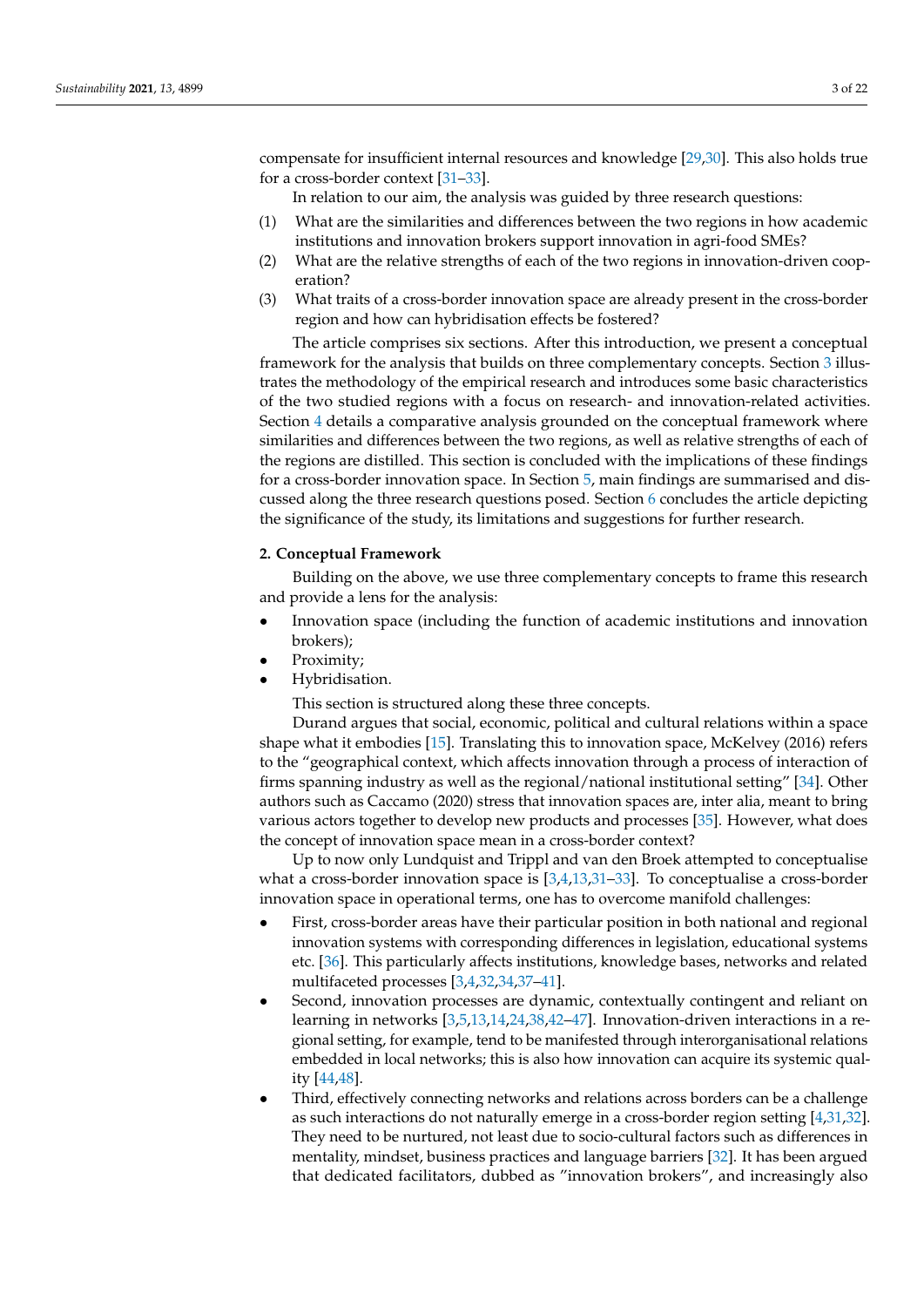academic institutions [\[49–](#page-20-2)[51\]](#page-20-3), can fulfil important roles in catalysing relationships in cross-border settings [\[46](#page-20-4)[,52\]](#page-20-5)

Sohn believes that a border embodies a "third space in-between states" where "different representations, ideas, values and codes" are confronted [\[14\]](#page-19-2). At the same time, it has been demonstrated—both theoretically and empirically—that a border may also link different territories and represent opportunities [\[3,](#page-18-8)[4,](#page-18-10)[14,](#page-19-2)[15,](#page-19-3)[18,](#page-19-6)[32\]](#page-19-21). In this respect, many researchers debate whether striving for a common cross-border space can be a viable strategy for fostering cross-border cooperation [\[20,](#page-19-8)[53,](#page-20-6)[54\]](#page-20-7).

In this article, we perceive a cross-border region as one innovation space and here use of the second key concept becomes relevant—the concept of proximity [\[7](#page-18-5)[,8](#page-18-6)[,10\]](#page-18-7). This concept is important for better understanding of the aspects that can potentially foster and hinder the emergence of a cross-border innovation space. Previous research suggests that particularly cognitive and institutional, and often social or socio-cultural proximity along with shared learning systems are essential for regional innovation and fruitful crossborder cooperation [\[3,](#page-18-8)[5,](#page-18-2)[7,](#page-18-5)[8,](#page-18-6)[13,](#page-19-1)[55–](#page-20-8)[58\]](#page-20-9). Our research focusses on cognitive and institutional proximity, with the latter also including socio-cultural aspects.

Several authors make a case for a fine balance between a close affinity for actors to successfully cooperate—for example in knowledge infrastructures, organisational and technological cultures—and sufficient differences for cross-fertilisation effects to take place [\[7](#page-18-5)[,8,](#page-18-6)[56](#page-20-10)[,59](#page-20-11)[–61\]](#page-20-12). Knowledge infrastructure as one aspect of cognitive proximity was found to play a pivotal role for innovation and economic growth in regional and crossborder settings [\[3](#page-18-8)[,13](#page-19-1)[,61\]](#page-20-12). According to Smith (1997), knowledge infrastructure can be defined as "a complex of public and private organisations and institutions whose role is the production, maintenance, distribution, management and protection of knowledge." [\[62\]](#page-20-13) Innovation brokers and academic institutions are part of it [\[63\]](#page-20-14). Knowledge infrastructure can in particular be manifested through research and development expenditures, specialisation patterns in knowledge and business areas, innovation capacity and various forms of partnerships between research organisations, educational bodies, transfer agencies and, importantly, their cooperation with businesses [\[4,](#page-18-10)[13\]](#page-19-1). However, all of these tend to focus on regional and national needs, which limits the potential for knowledge transfer across borders [\[13\]](#page-19-1). This brings us to another important dimension of proximity—institutional.

Hoekman et al. (2009) demonstrated in their study comprising 29 European countries that institutional proximity is crucial for interregional research collaboration [\[56\]](#page-20-10). Almost a decade earlier, Koschatzky (2000) proved in his study that both institutional and cultural proximity matter for cross-border cooperation [\[64\]](#page-20-15). Economic and political contexts as well as government priorities and policies associated with institutional proximity are repeatedly mentioned in the literature as decisive for innovation and cross-border cooperation, they can enable or hinder related processes  $[3,4,13,65]$  $[3,4,13,65]$  $[3,4,13,65]$  $[3,4,13,65]$ . As to what institutional proximity denotes, many authors refer to formal and informal institutions. The former, for example, includes laws and regulations related to educational systems, intellectual property rights, etc., while the latter represents shared social values and norms, cultural habits and a common language [\[3,](#page-18-8)[4,](#page-18-10)[7,](#page-18-5)[8,](#page-18-6)[41,](#page-19-23)[66\]](#page-20-17). Boschma (2005) argues that social (and organisational) proximity is embedded in institutional proximity [\[7\]](#page-18-5). Social proximity is related to trustbuilding, long-term relationships, (tacit) knowledge exchange and interactive learning—all of these are relevant for innovation to occur [\[3](#page-18-8)[,7](#page-18-5)[,8](#page-18-6)[,55](#page-20-8)[,67\]](#page-20-18).

Drawing on the above-mentioned literature on the different dimensions of proximity and RIS, we focus on cognitive and institutional proximity. We thereby also build on the work of Lundquist and Trippl who were the first to identify theoretical preconditions for the emergence of a cross-border innovation space [\[3,](#page-18-8)[4,](#page-18-10)[13\]](#page-19-1). These two dimensions of proximity comprise four key aspects in our conceptual framework: knowledge infrastructure, institutional set-up, economic and policy aspects and socio-cultural aspects. For the empirical analysis, we operationalised the four aspects with 13 assessment criteria (Table [1\)](#page-4-1).

The question how to best benefit from existing proximity in a cross-border area leads us to the third main concept—hybridisation [\[3,](#page-18-8)[4](#page-18-10)[,14,](#page-19-2)[16–](#page-19-4)[18\]](#page-19-6). The two basic ideas of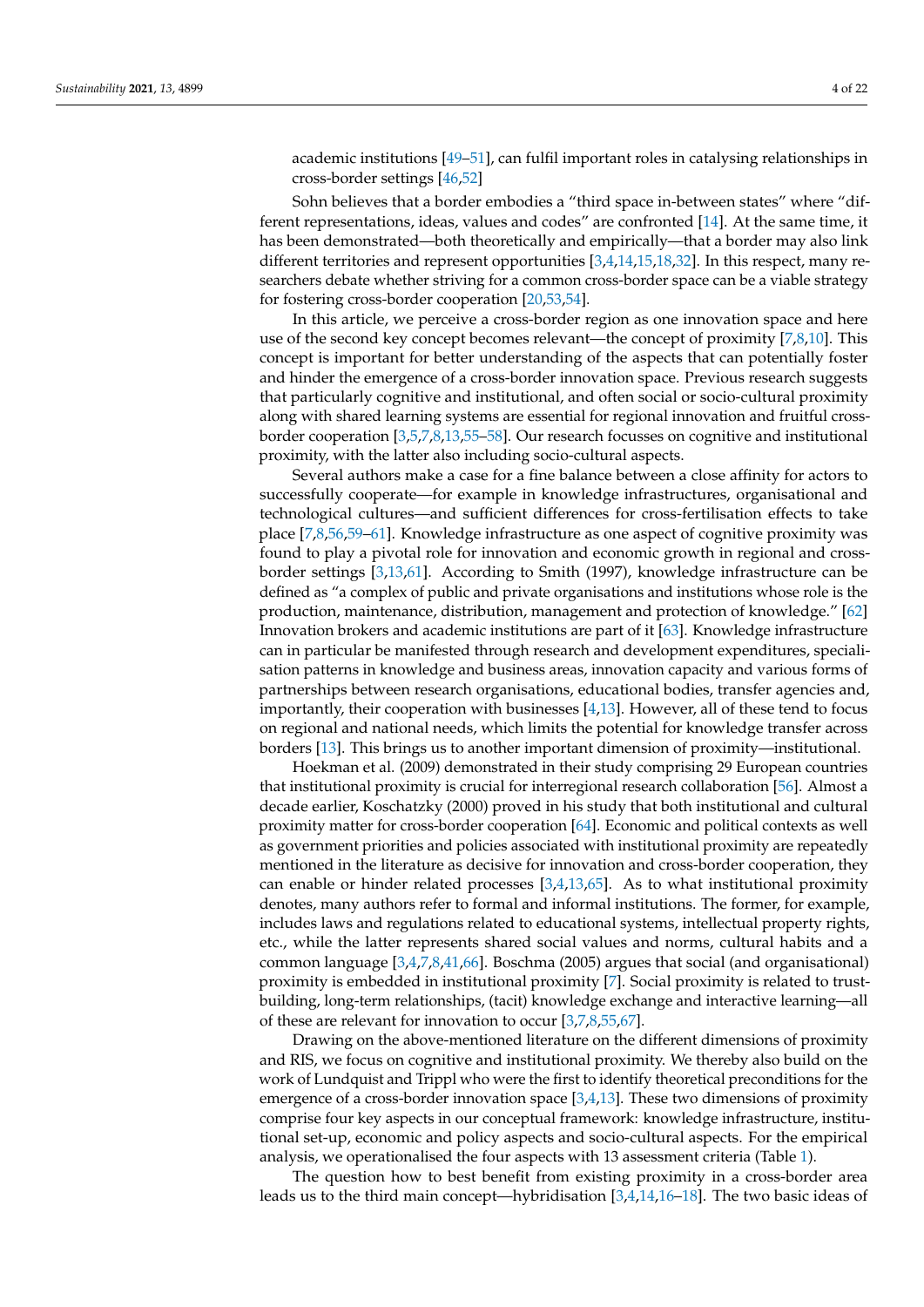hybridisation are: first, a favourable balance of similarities and differences in knowledge infrastructures, institutional structures and processes, as well as socio-cultural, economic and policy contexts provide a sound basis for successful cross-border cooperation; second, more strategic use of relative regional strengths represents untapped potential for economic and social progress on both sides of the border.

**Table 1.** Conceptualisation of cognitive and institutional proximity, and their operationalisation.

<span id="page-4-1"></span>

| <b>Proximity Dimension</b> | Aspect                         | <b>Assessment Criteria</b>                                                                                                                                                                                                                                                         |  |
|----------------------------|--------------------------------|------------------------------------------------------------------------------------------------------------------------------------------------------------------------------------------------------------------------------------------------------------------------------------|--|
| Cognitive                  | Knowledge infrastructure       | Role of academic institutions, innovation brokers and other bridging or<br>intermediary organisations<br>Engagement of academic institutions and innovation brokers in regional<br>and cross-border innovation-oriented cooperation<br>Cooperation between academia and businesses |  |
| Institutional              | Institutional set-up           | Relevant legal and regulatory frameworks (e.g., on funding, labour<br>markets, intellectual property right regimes)<br>Mechanisms in place to facilitate innovation<br>Innovation network characteristics (e.g., who, what: regional,<br>cross-border, thematic)                   |  |
|                            | Economic and policy<br>aspects | SMEs and their needs<br>Political agenda and priorities<br>Government support for innovation                                                                                                                                                                                       |  |
|                            | Socio-cultural aspects         | Social values, norms, cultural habits and language<br>Hierarchical structures<br>Patterns of knowledge exchange (e.g., co-learning)<br>Trust                                                                                                                                       |  |

Source: own compilation based on [\[3](#page-18-8)[–5](#page-18-2)[,8](#page-18-6)[,13](#page-19-1)[,15](#page-19-3)[,41](#page-19-23)[,55](#page-20-8)[,56](#page-20-10)[,64](#page-20-15)[,65,](#page-20-16)[68\]](#page-20-19).

## <span id="page-4-0"></span>**3. Methodology and Empirical Basis**

The analysis presented in this article is based on the data collected as part of the Interreg project Food Pro-tec-ts. The project aimed at increasing sustainable, regional and high-quality food production in the cross-border region through fostering technological innovations in agri-food SMEs. Focus areas for innovation included water use in food production, animal welfare and health and transforming biomass into valuable products (e.g., animal feed). During the project, SMEs collaborated with innovation brokers and academic institutions in different technology clusters to develop innovations together [\(www.giqs.org/en/projects/foodprotects/,](www.giqs.org/en/projects/foodprotects/) accessed on 12 March 2021). Food Pro-tec-ts was running between July 2016 and June 2020 in the Dutch-German cross-border region Euregio Rhein-Waal.

## *3.1. Study Area*

Euregio Rhein-Waal is one of the six Dutch-German cross-border regions established among the first in Europe in 1973. The region is categorised as an integrated microcross-border region due to its size  $(km^2)$ , population density and high intensity of coop-eration [\[69\]](#page-20-20). Euregio Rhein-Waal extends over an area of 8663 km<sup>2</sup> with a population of around 4.2 million. Local authorities are the ones typically driving cross-border cooperation in such regions [\[69\]](#page-20-20).

The Euregio Rhein-Waal comprises the districts (*Kreise*) of Kleve and Wesel and the cities of Duisburg and Düsseldorf on the German side, and a large part of the province of Gelderland with the parts of Arnhem-Nijmegen, West-Veluwe, Zuid-West-Gelderland, parts of northeast Brabant and the northern part of the province of Limburg on the Dutch side (see Figure [1\)](#page-5-0). Not all municipalities within these districts and provinces are members of this cross-border region—it encompasses 20 German and 29 Dutch municipalities. Table [2](#page-5-1) below details basic data for the Dutch and German regions in the Euregio Rhein-Waal.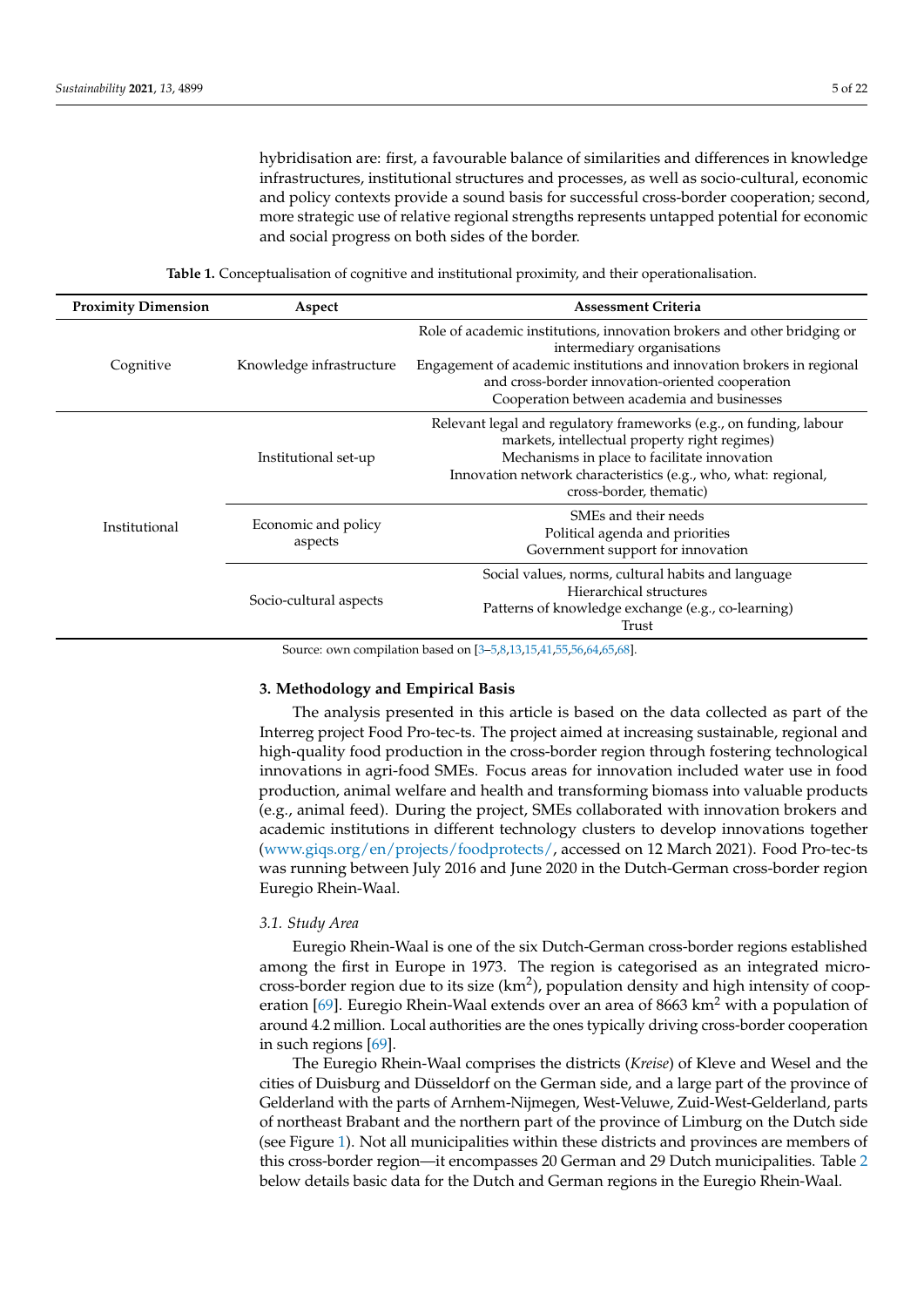<span id="page-5-0"></span>

ble 2 below details basic data for the Dutch and German regions in the Euregio Rhein-

Figure 1. The map of the Euregio Rhein-Waal. Source: [https://www.euregio.org/werkgebied/,](https://www.euregio.org/werkgebied/) (accessed on 19 April 2021).

<span id="page-5-1"></span>

| Indicator<br>(NUTS <sub>2</sub> )<br>(NUTS 3, COROP)                                                                                                      | <b>Dutch Region</b><br>(NL22 Gelderland)<br>(15 Arnhem/Nijm.<br>35 Noordoost-N.-Brabant) | <b>German Region</b><br>(DEA1 Düsseldorf)<br>(DEA1B Kleve,<br><b>DEA1F Wesel)</b> |
|-----------------------------------------------------------------------------------------------------------------------------------------------------------|------------------------------------------------------------------------------------------|-----------------------------------------------------------------------------------|
| Population density (NUTS 3; 2018)                                                                                                                         | 482-811                                                                                  | 258-458                                                                           |
| GDP at current market prices (NUTS 3; 2018; Euro per inhabitant;<br>as % of EU average)                                                                   | $122 - 140$                                                                              | $93 - 99$                                                                         |
| Importance of agri-food sector (share of food-related employment<br>in total manufacturing; %; 2018)                                                      | 21.8                                                                                     | 8.0                                                                               |
| Human resources in science and technology (2017)<br>Scientists & engineers in % of economically active persons                                            | 9.9                                                                                      | 7.4                                                                               |
| R&D intensity (2018)<br>Expenditure per inhabitant ( $\epsilon$ ; NL = Oost-Nederland, 2018)<br>Expenditure in % of GDP (%; $NL = Cost-Nederland, 2018$ ) | 775<br>2.07                                                                              | 794<br>1.96                                                                       |
| No. of academic institutions<br><b>Traditional Universities</b><br>Universities of Applied Sciences                                                       | 3<br>11                                                                                  | 3<br>5                                                                            |

| <b>Table 2.</b> Basic data for the Dutch and German regions in the Euregio Rhein-Waal. |
|----------------------------------------------------------------------------------------|
|----------------------------------------------------------------------------------------|

Data sources: [\[70](#page-20-21)[–73\]](#page-20-22) (accessed on 6 December 2020).

## *3.2. Study Approach and Methods*

A qualitative research design was chosen to obtain a comprehensive understanding of the issue, explore the role of contextual factors, and reveal underlying linkages. Qualitative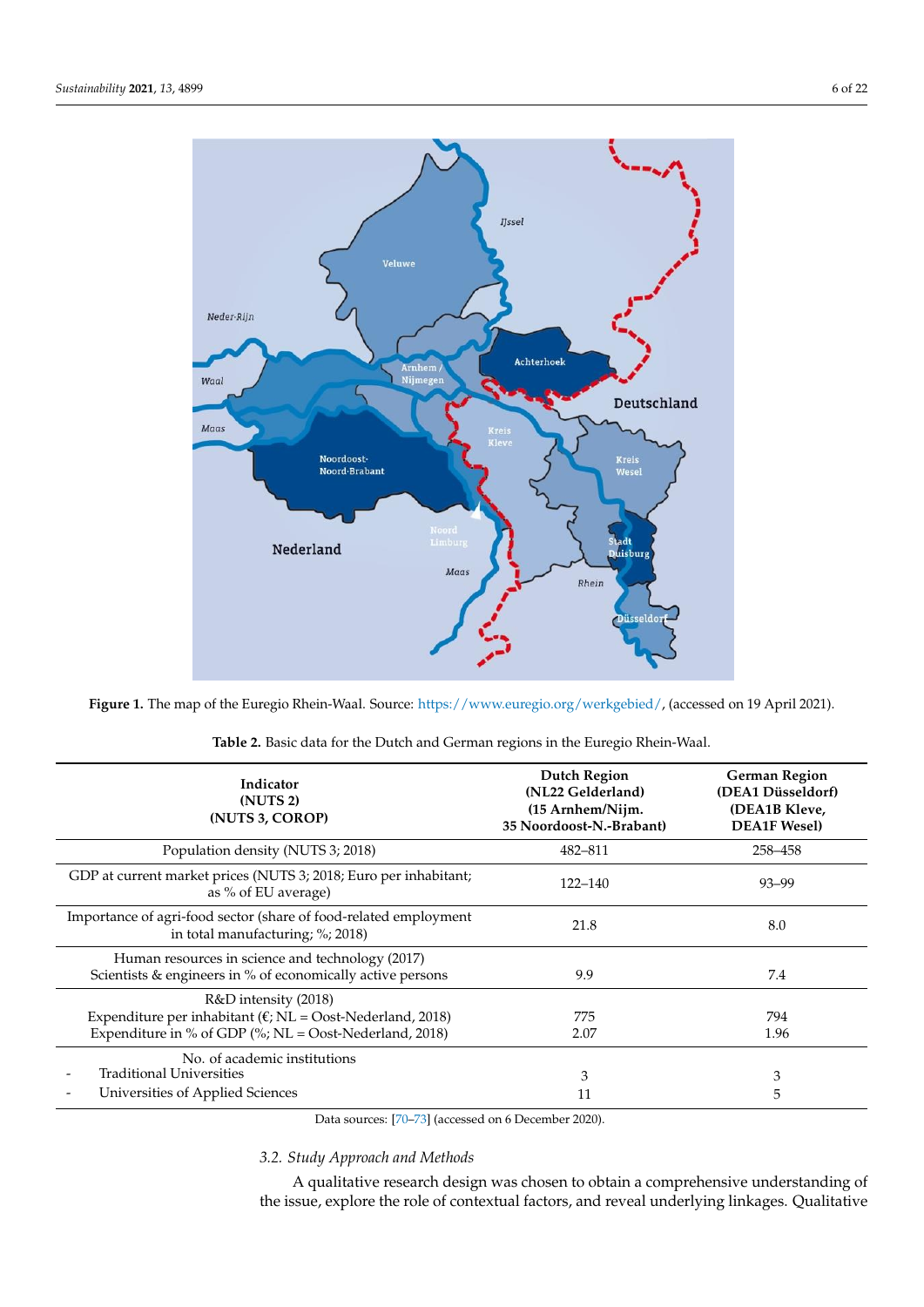methods also allow to examine the perspectives of respondents and unravel rationale for their actions [\[74,](#page-21-0)[75\]](#page-21-1).

Based on the aims of our study, academic institutions, such as traditional universities and Universities of Applied Sciences, innovation broker organisations and agri-food SMEs were identified as target interviewees. Key selection criteria included the location of organisations as well as experience in agri-food innovation and in Interreg projects. We pursued a mixed sampling strategy to identify our respondents: ten respondents were found through the desk research conducted in the Food Pro-Tec-ts project, while nine were identified through snowball sampling. Only three respondents out of all were directly engaged in the Food Pro-Tec-ts project.

The data were collected at two levels: "helicopter view" and case-specific interviews, which corresponds with a broader and narrower level in qualitative studies [\[76\]](#page-21-2). As innovation brokers tend to have ample experience in interorganisational, and often in interregional and cross-border innovation cooperation, we included them in the sample to capture their broad perspective and tacit knowledge on agri-food innovation in their region. Academic institutions interested us in view of their engagement with innovation in SMEs. In total, nine helicopter view interviews were conducted where the respondents provided a multitude of contextual data. Ten case-specific interviews were carried out to support a more in-depth analysis. They included interviews with SMEs on concrete innovation experiences and interviews with innovation brokers related to specific innovation projects. It should be noted that for the purposes of our study we understood innovation in a more encompassing sense, that is including its technological, social and management or organisational dimensions. However, the interviews demonstrated that our respondents tended to see innovation as predominantly technological, such as the introduction of new products and services or their improvement. Overall, the sample comprised nineteen selected actors: thirteen respondents from innovation broker organisations, four respondents from academic institutions (some of these were also classified and counted as "innovation brokers" due to corresponding functions) and six agri-food SMEs (all those respondents were SME owners or co-owners). We aimed at a balanced representation of Dutch (eight) and German (nine) respondents. The general characteristics of all respondents are detailed in Table [A1](#page-18-11) in Appendix [A.](#page-18-12)

All interview questions (available upon request) were elaborated based on the conceptual framework presented earlier. The interviews were semi-structured and carried out between April and June 2020. Due to the disruptive effect of the COVID-19 pandemic, the data were collected via online interviews using various communication tools such as Skype, Microsoft Teams, Webex and Zoom. In total, twelve interviews were carried out in English and seven in German. The interviews lasted between 1 and 2 h. All interviews were recorded and fully transcribed.

We had started to continuously reflect on the data from each interview before the actual data analysis began. This approach is in line with grounded theory techniques indicating that analysis should be continuous and inseparable from data collection [\[77](#page-21-3)[–80\]](#page-21-4). Several data coding techniques such as Attribute coding and Deductive coding (so-called "First Cycle coding") as well as a Focused Coding method ("Second Cycle coding") ensured rigour in the analytical process [\[77](#page-21-3)[,81\]](#page-21-5).

Based on the analysis of our interview data, similarities and differences between the Dutch and German regions were scrutinised. Context-specificity was examined to better understand how particular findings and local conditions are related. Selected quotes from the interview transcripts are used in Section [4](#page-6-0) to illustrate important issues and patterns.

## <span id="page-6-0"></span>**4. Comparative Analysis of Dutch and German Regions in the Cross-Border Region Euregio Rhein-Waal**

In this section, we present the results of our analysis based on the three research questions: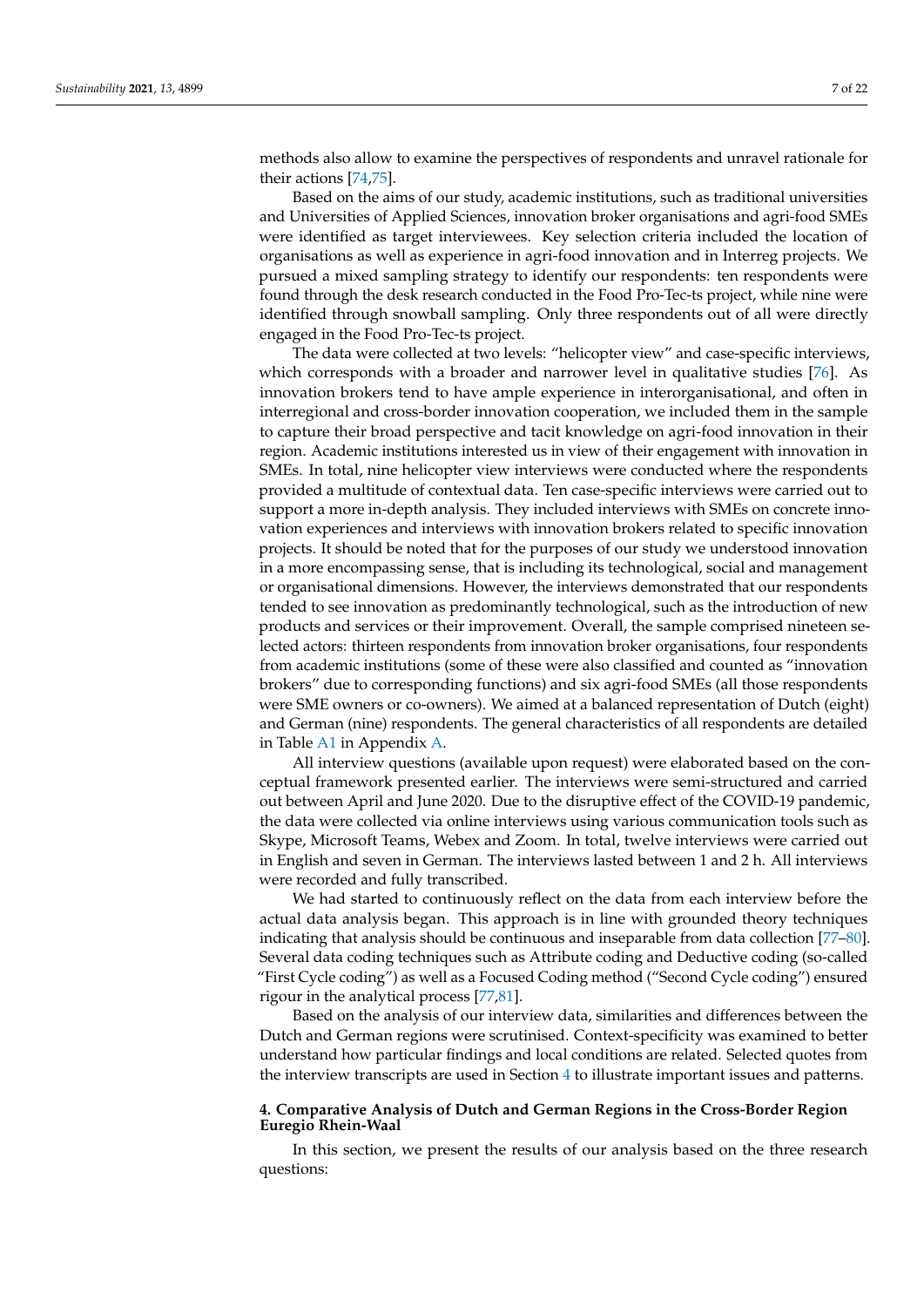- Similarities and differences between the two regions in how academic institutions and innovation brokers support innovation in agri-food SMEs (Section [4.1\)](#page-7-0).
- Relative strengths and the regional context factors that limit and enable these strengths in innovation-driven cooperation (Section [4.2\)](#page-8-0).
- Traits of a cross-border innovation space and of hybridisation potentials (Section [4.3\)](#page-13-0).

In the presentation of results, we will refer to the assessment criteria of the concept of cognitive and institutional proximity introduced earlier (Table [1\)](#page-4-1). The interpretation of the data will follow in Section [5.](#page-14-0)

## <span id="page-7-0"></span>*4.1. Similarities and Differences between the Two Regions in How Academic Institutions and Innovation Brokers Support Innovation in Agri-Food SMEs*

The most prominent similarities between the two regions relate to the role of academic institutions and innovation brokers, cooperation between academia and businesses, innovation network characteristics, trust, engagement of academic institutions and innovation brokers in regional and cross-border innovation-oriented cooperation, social values, norms, cultural habits and language, and SMEs' needs.

The starting point of our research was the assumption that academic institutions, more specifically traditional universities or Universities of Applied Sciences, research institutes and innovation brokers play a central role in supporting agri-food SMEs in developing innovation. We found that while academic institutions and innovation brokers are essential for the SMEs in both regions, research institutes seem to play only a limited role, i.e., mostly in task-specific, short-term cooperation. At the same time, the relationships between SMEs and academic institutions observed in the two regions go beyond ad hoc interactions such as consultation. Academic institutions were found to be rather present in both regions (see Table [2\)](#page-5-1), and SMEs tended to see them and innovation brokers as long-term strategic partners in innovation cooperation.

Academic institutions in both regions were found to play a dual role in supporting agrifood SMEs: each respondent employed at a Dutch or German university acknowledged their side role as an innovation broker. Innovation brokers and academic institutions were revealed to perform diverse functions, for example as networkers, matchmakers, advisers (e.g., on funding, (cross-border) market, legal, financial, cultural and language issues), facilitators as well as versatile experts providing ad-hoc support in innovation and cooperation matters. Our data showed that this diversified support is very much appreciated by agri-food SMEs in both regions.

Most respondents from academic institutions and innovation broker organisations are convinced that moving from solely formal cooperation at the beginning to more informal trust-based cooperation is crucial for effective regional and cross-border cooperation. In our data we observed that particularly alumni networks and personal relationships developed through long-standing cooperation and in common interest areas (e.g., plant-based protein, digitalisation in agriculture) play a positive role. Such networks and relationships foster direct, regular and informal cooperation in both regions. One of the SME owners from the Dutch region acknowledged that "cooperation with [University 1] and [University 2] is basically built on [his] personal relationships because [he] did a PhD and [had] a postdoc [position] in these academic institutions."

An underdeveloped regional and cross-border network was voiced by the SME owners as one of the biggest hurdles in innovation activities. Innovation brokers and academic institutions in both regions suggested network development through memberships in relevant thematic or "place-based" networks as well as cooperation in regional, crossborder and EU projects. The quote from one of the SME owners illustrates the significance of a well-developed network for SMEs: "When you focus on good long-term relationships, you can even use the network of your network partner [for innovation activities and marketing], not only your own. By this you can extend your network dramatically, like you would never have been able to do otherwise." Related to that, the quote from an innovation broker shows how an innovation broker can help SMEs in, for instance, starting business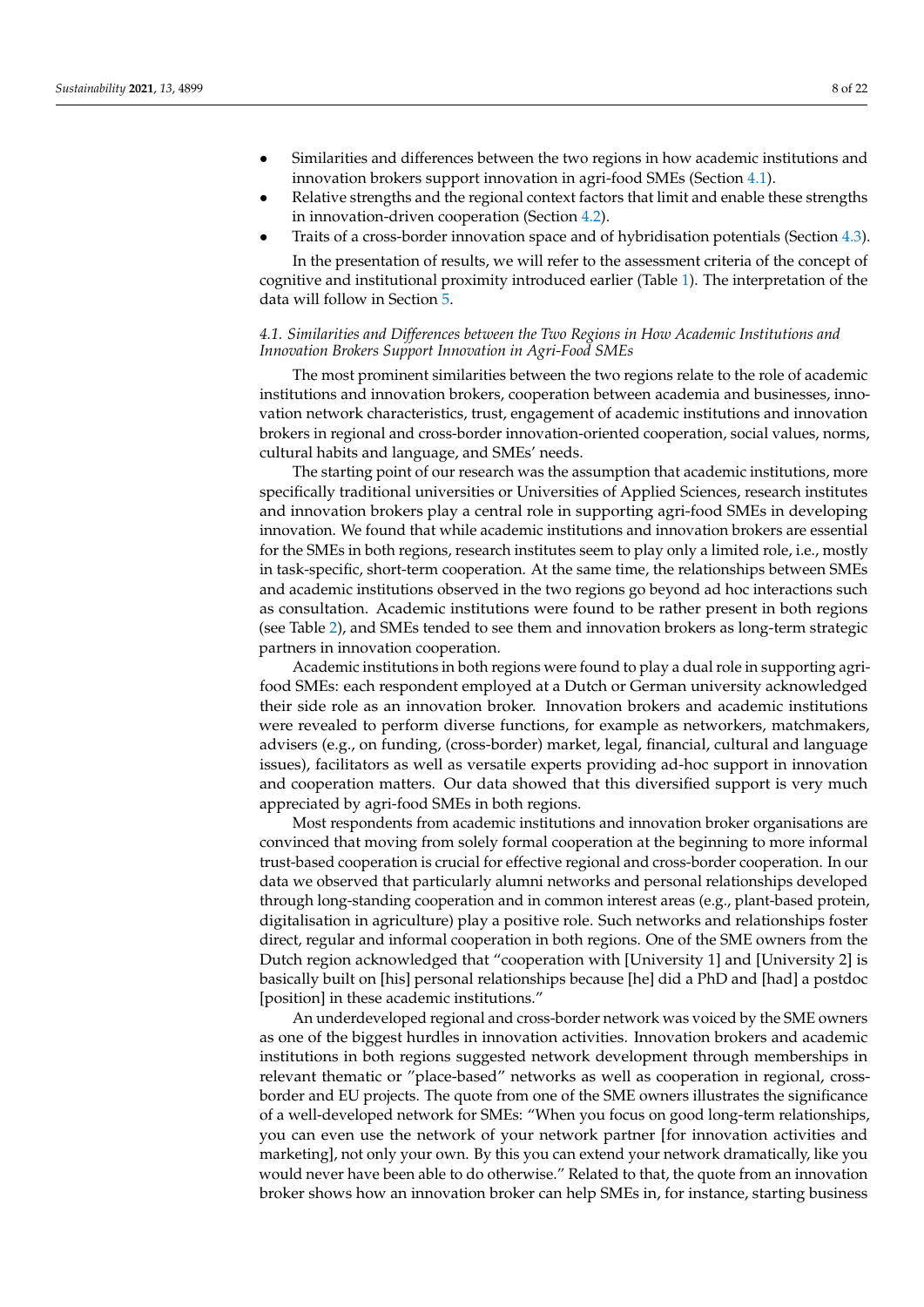activity across the border: "Innovation brokers often know the business environment across the border where an SME might want to expand their business, such as conditions, specificities, limitations, benefits, right people to get in touch with, common mistakes of businesses and ways to avoid them, business practices (attitudes, ways of communication, what to pay attention to etc.). That's how we help SMEs to go across the border."

Agri-food SMEs in both regions also have similar needs when innovating:

- Access to funding, such as subsidies, various grants as part of regional and EU-funded projects, contacts of investors.
- Exchanging knowledge, sharing experiences and getting access to resources (e.g., lab facilities or equipment) through networking.
- New partnerships for product or market development and recruiting new employees.
- Access to markets and advice on cultural specificities of international markets.

The last point seemed to be particularly relevant for the Dutch agri-food SMEs where neighbouring and international markets are much more important.

As to the differences, six of them were derived from the interview data (Table [3\)](#page-11-0). These could be to a varied extent attributed to the assessment criteria of the conceptual framework (see Table [1\)](#page-4-1). Table [3](#page-11-0) below provides an overview of the six key differences supported by selected quotes.

Overall, our data demonstrated that SMEs in the Dutch region tend to find close and continuous cooperation with academic institutions and innovation brokers beneficial, while SMEs in the German region seem to seek more targeted inputs in such cooperation.

Innovation brokers were also found to function differently in the two regions. In the Dutch region, they are often separate and independent organisations facilitating innovationoriented cooperation, while direct cooperation between SMEs and academic institutions is limited. This kind of innovation brokers tends to be less present in the German region, where direct contacts between SMEs and academic institutions are prevailing. In the German region, the role of innovation brokers in connecting academia with businesses the so-called Third Mission of academic institutions—is often performed by knowledge or technology transfer offices.

With the lesser significance of innovation brokers in the German region compared to the Dutch region, regional and national professional associations—so-called *Verbände* and *Vereine*—seem to play a much more significant role. Our data shows that membership in such organisations allows German SMEs to have direct access to relevant resources and networks. Comparable networks exist in the Dutch region as well, but the SMEs there tend to consider them as only complementary.

#### <span id="page-8-0"></span>*4.2. Relative Strengths and the Regional Context Factors That Limit and Enable Them*

The differences in innovation structures and processes identified above can be seen as the relative strengths of a region. We labelled them as "relative" because they work well for the region they are embedded in and because the assessment is based on the respondents' views. If used strategically, some strengths might be complementary and therefore potentially beneficial in cross-border cooperation.

In the following, we identify these relative strengths to understand:

- the complementarities between the two regions that can drive joint cross-border innovation,
- how one region can compensate its weaknesses cooperating with the other.

Table [4](#page-12-0) provides an overview of eight relative strengths, and associates these with regional context factors that limit or enable them. The strengths are detailed in the first column, followed by a short explanation of how a particular regional context factor is limiting or enabling.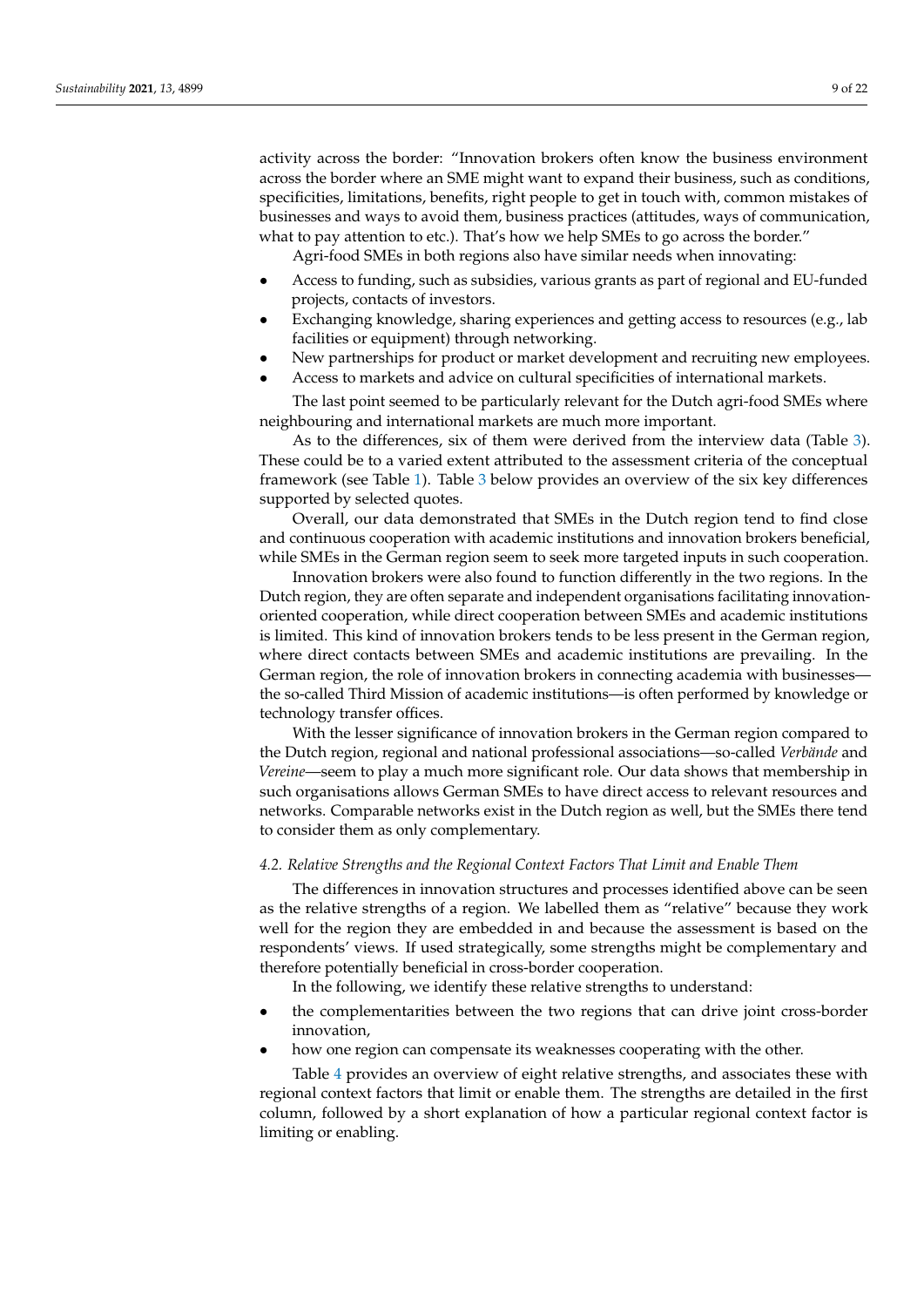| <b>Comparative Aspect</b>                                                                | <b>Related Criteria</b>                                                                                                                                                                                                                                                                                             | Differences between the Regions                                                                                                                                                                                                                                                                                                                                                                                                                                                                                                                                                                                                                                                                                                                                              | <b>Illustrative Ouotes</b>                                                                                                                                                                                                                                                                                                                                                                                                                                                                                                                                                                                                                                                                                                                                         |  |
|------------------------------------------------------------------------------------------|---------------------------------------------------------------------------------------------------------------------------------------------------------------------------------------------------------------------------------------------------------------------------------------------------------------------|------------------------------------------------------------------------------------------------------------------------------------------------------------------------------------------------------------------------------------------------------------------------------------------------------------------------------------------------------------------------------------------------------------------------------------------------------------------------------------------------------------------------------------------------------------------------------------------------------------------------------------------------------------------------------------------------------------------------------------------------------------------------------|--------------------------------------------------------------------------------------------------------------------------------------------------------------------------------------------------------------------------------------------------------------------------------------------------------------------------------------------------------------------------------------------------------------------------------------------------------------------------------------------------------------------------------------------------------------------------------------------------------------------------------------------------------------------------------------------------------------------------------------------------------------------|--|
| Significance of agri-food innovation in the<br>regional agenda and in innovation support | Political agenda and priorities<br>$\bullet$<br>Government support for innovation<br>Mechanisms in place to facilitate<br>innovation                                                                                                                                                                                | In the Dutch region, government and<br>academia have a primary interest in<br>supporting agri-food innovation.<br>Characteristic of this is the establishment of<br>spaces dedicated to agri-food innovation with<br>related intermediary organisations, advisory<br>services, personnel training etc.<br>In the German economy agri-food SMEs play<br>a much lesser role.                                                                                                                                                                                                                                                                                                                                                                                                   | "Brightlands Campus Greenport Venlo [located<br>in a neighbouring to Euregio Rhein-Waal<br>cross-border region 'Euregio<br>Rhein-Maas-Nord'] is one of the six<br>Greenports in the Netherlands with a high<br>concentration of agribusiness and the only<br>campus of such kind outside the western<br>economic core of the country." (University<br>actor from the Dutch region and cross-border<br>innovation broker)                                                                                                                                                                                                                                                                                                                                           |  |
| Key innovation partners for SMEs                                                         | Role of academic institutions, innovation<br>$\bullet$<br>brokers and "bridging" or intermediary<br>organisations<br>Cooperation between academia and<br>$\bullet$<br>businesses<br>SMEs and their needs<br>$\bullet$<br>Innovation network characteristics<br>$\bullet$<br>Patterns of knowledge exchange<br>Trust | SMEs in the Dutch region see academic<br>institutions as a main innovation partner<br>therefore seeking cooperation (in fewer<br>instances—with research institutes). In<br>cooperation with academic institutions, the<br>SMEs particularly need know-how or facilities<br>(e.g., lab or advanced equipment).<br>In contrast, SMEs in the German region<br>consider other SMEs and larger businesses<br>key innovation partners. This is because SMEs<br>tend to believe that traditional universities are<br>rather theoretical and therefore disconnected<br>from their business reality. Our data however<br>indicated that this tendency is slowly<br>changing-in many ways also thanks to<br>increasing innovation-oriented multi-actor<br>research funding of the EU. | "We told this research institute about our<br>idea-they were fascinated. We soon got the<br>funding and combined our knowledge<br>They have absolutely top people there and<br>excellent connections. That helped<br>tremendously to get the right people at the<br>right moment for the right procedures, so in<br>two years we got everything in place." (SME<br>from the Dutch region)<br>"Large companies naturally have a great deal<br>of know-how and often play a major role in<br>what goes on the market These are just<br>things that no small companies do. That is<br>often the 'why' for building a consortium-it<br>is attractive for small companies to work with<br>big ones." (University actor and innovation<br>broker from the German region) |  |

**Table 3.** Six key differences in how academic institutions and innovation brokers support innovation in agri-food SMEs.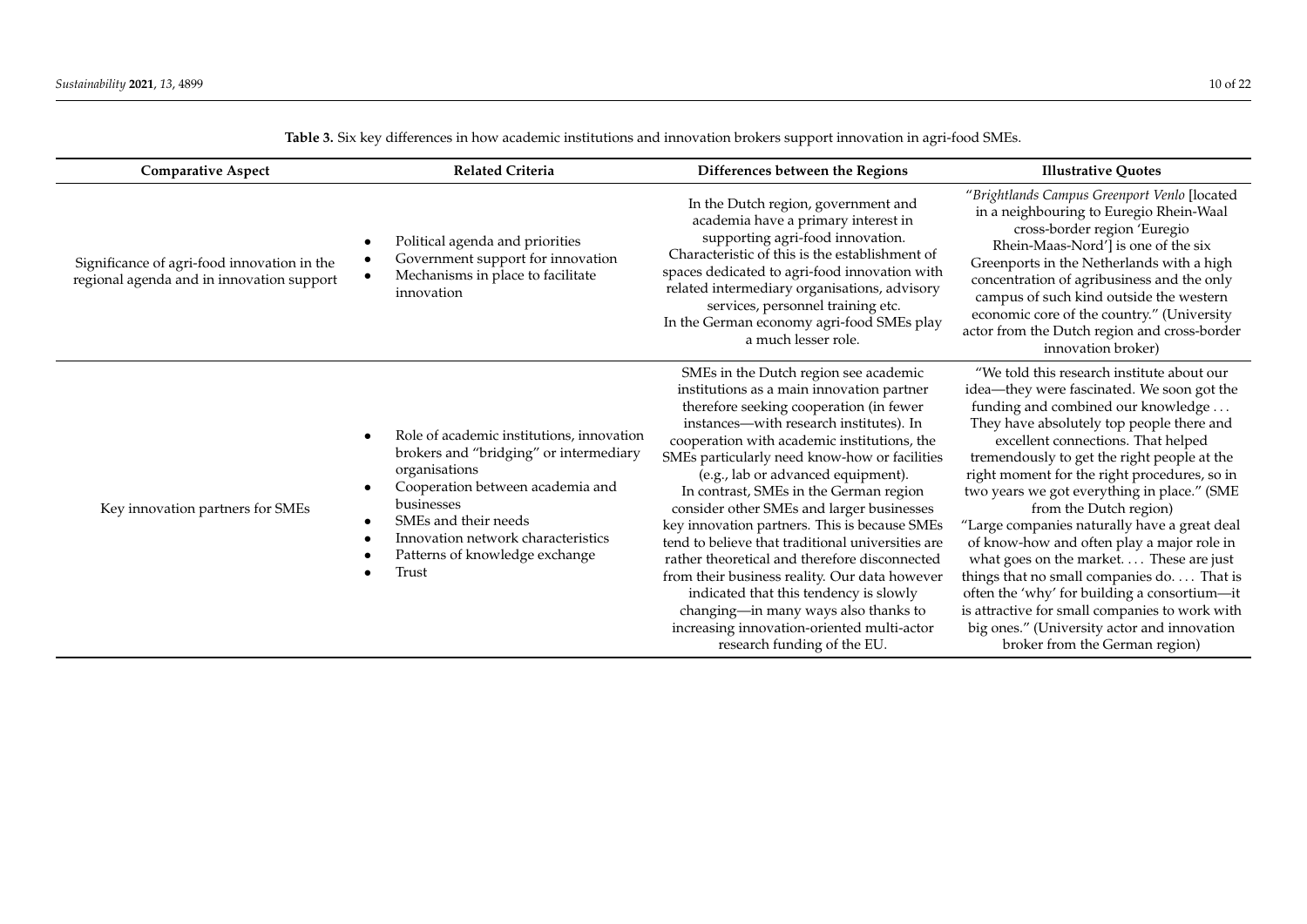**Table 3.** *Cont*.

| <b>Comparative Aspect</b>                                                                                               | <b>Related Criteria</b>                                                                                                                                                                                                    | Differences between the Regions                                                                                                                                                                                                                                                                                                                                                                                                                                                                                                                                                                                                                                                                                                                                                                                                                                                                                               | <b>Illustrative Quotes</b>                                                                                                                                                                                                                                                                                                                                                                                                                                                                                                                                                                                                                                                |  |
|-------------------------------------------------------------------------------------------------------------------------|----------------------------------------------------------------------------------------------------------------------------------------------------------------------------------------------------------------------------|-------------------------------------------------------------------------------------------------------------------------------------------------------------------------------------------------------------------------------------------------------------------------------------------------------------------------------------------------------------------------------------------------------------------------------------------------------------------------------------------------------------------------------------------------------------------------------------------------------------------------------------------------------------------------------------------------------------------------------------------------------------------------------------------------------------------------------------------------------------------------------------------------------------------------------|---------------------------------------------------------------------------------------------------------------------------------------------------------------------------------------------------------------------------------------------------------------------------------------------------------------------------------------------------------------------------------------------------------------------------------------------------------------------------------------------------------------------------------------------------------------------------------------------------------------------------------------------------------------------------|--|
| Intermediaries as a link versus direct contact                                                                          | Role of academic institutions, innovation<br>brokers and "bridging"/intermediary<br>organisations<br>Cooperation between academia and<br>businesses<br>SMEs and their needs<br>Innovation network characteristics<br>Trust | In the Dutch region, innovation brokers play a<br>pivotal role as intermediaries between<br>academic institutions and SMEs. SMEs often<br>get in touch with innovation brokers when<br>they need funding, particular knowledge,<br>expanding their network and marketing<br>products, not least because of their network.<br>Direct cooperation between SMEs and<br>academic institutions rarely occurs.<br>In the German region cooperation between<br>academic institutions and SMEs tends to be<br>direct without resorting to intermediaries. In<br>rare instances organisations with an<br>innovation broker function such as IHK<br>(Chamber of Commerce) or a business<br>development agency might be involved in<br>arranging the cooperation. Interestingly,<br>German SMEs tend to strategically use their<br>membership in professional associations and<br>place-based networks to acquire innovation<br>support. | "In the Netherlands, SMEs generally access<br>external knowledge and relevant partners<br>through a mediator. What does a mediator<br>mean? [Here in the German region], we are<br>also employed as agents who look for<br>companies and also mainly on the Dutch side.<br>Here on the German side less so." (University<br>actor and innovation broker in the German<br>region)<br>"We have eleven institutes at the university,<br>which naturally maintain their contacts with<br>the industries that are important to them.<br>Departments also have many contacts through<br>their alumni network." (University actor and<br>innovation broker in the German region) |  |
| Nature of cooperation between academic<br>institutions and SMEs and its impact on<br>co-learning and knowledge exchange | Role of academic institutions, innovation<br>brokers and "bridging"/intermediary<br>organisations<br>Cooperation between academia and<br>businesses<br>Mechanisms in place to facilitate<br>innovation                     | Strategic and continuous cooperation between<br>academia, industry, and government (e.g.,<br>Triple Helix) is more common in the Dutch<br>region (and in the Netherlands as whole). This<br>kind of cooperation is a new way of working<br>where innovation projects are jointly designed<br>and implemented. Dedicated physical spaces<br>are sometimes provided for such cooperation.<br>In the German region, the Third Mission is                                                                                                                                                                                                                                                                                                                                                                                                                                                                                         | "You see many physical places in the<br>Netherlands, where businesses, educational<br>institutions, public authorities-three pillars<br>of Triple Helix-share the space. One is<br>'Brightlands Campus' in Venlo, which<br>focusses on healthy food and healthy living.<br>I guess, such places are something<br>typically Dutch." (University actor from the<br>Dutch region, innovation broker)<br>"[As a knowledge transfer office] we connect                                                                                                                                                                                                                         |  |

- Hierarchical structures
- Patterns of knowledge exchange

part of academic institutions' functions. The main difference is that Third Mission implies more ad-hoc than continuous cooperation and features clear-cut boundaries between institutions.

business with university and vice versa starting from student projects and bringing students into jobs to connecting ideas in SMEs with the expertise in a university." (University actor and innovation broker from the German region)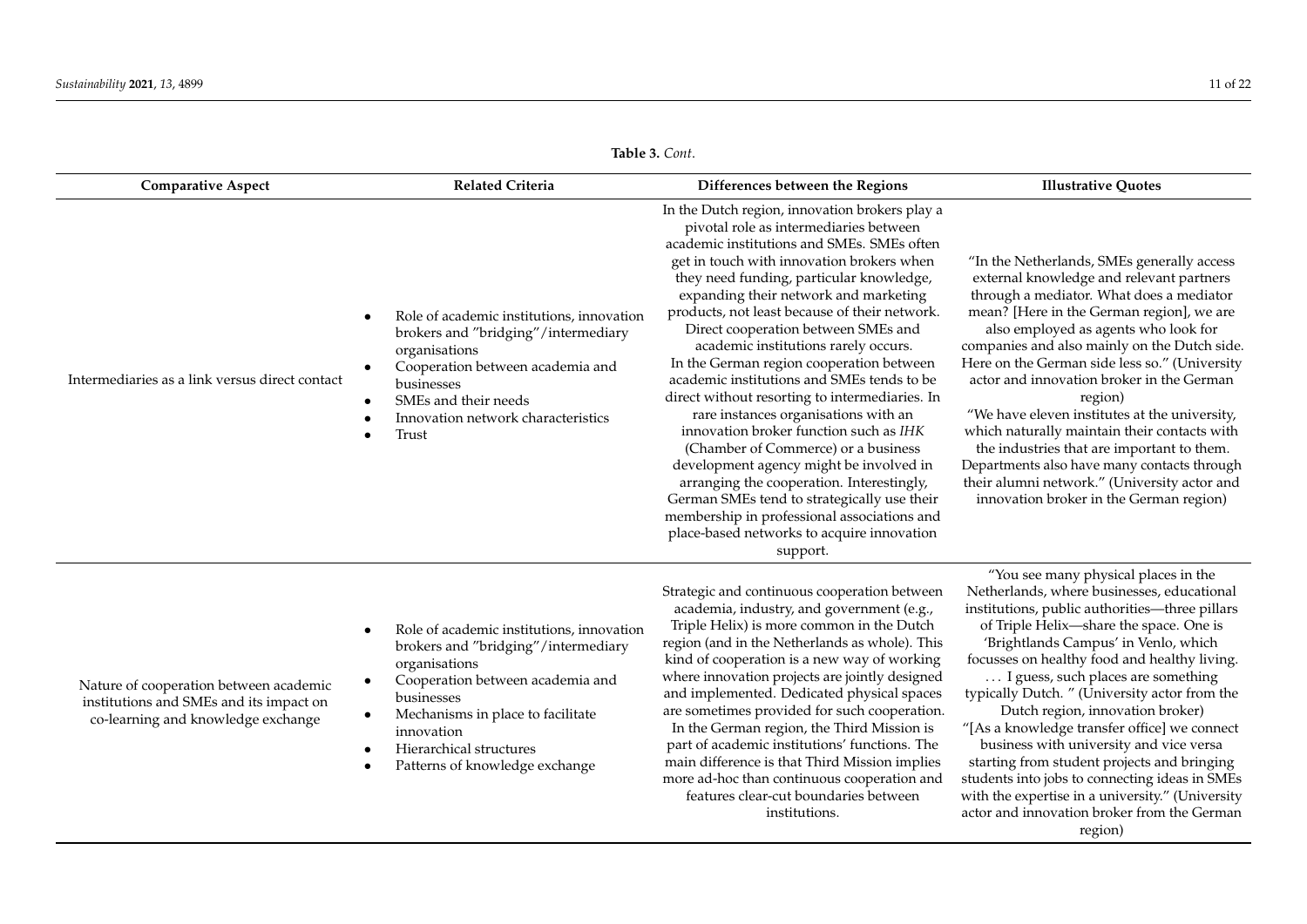| Table 3. Cont. |  |
|----------------|--|
|----------------|--|

<span id="page-11-0"></span>

| <b>Comparative Aspect</b>                                                                                                                      | <b>Related Criteria</b>                                                                                                  | Differences between the Regions                                                                                                                                                                                                                                                                                                                                                                                                                                                                                                                                                                                                                                                                                                                                                                                                                                                                                           | <b>Illustrative Quotes</b>                                                                                                                                                                                                                                                                                                                                                                                                                                                                                                                                                                                                                                                                                                                                                                                                                                                                                                                                                                  |
|------------------------------------------------------------------------------------------------------------------------------------------------|--------------------------------------------------------------------------------------------------------------------------|---------------------------------------------------------------------------------------------------------------------------------------------------------------------------------------------------------------------------------------------------------------------------------------------------------------------------------------------------------------------------------------------------------------------------------------------------------------------------------------------------------------------------------------------------------------------------------------------------------------------------------------------------------------------------------------------------------------------------------------------------------------------------------------------------------------------------------------------------------------------------------------------------------------------------|---------------------------------------------------------------------------------------------------------------------------------------------------------------------------------------------------------------------------------------------------------------------------------------------------------------------------------------------------------------------------------------------------------------------------------------------------------------------------------------------------------------------------------------------------------------------------------------------------------------------------------------------------------------------------------------------------------------------------------------------------------------------------------------------------------------------------------------------------------------------------------------------------------------------------------------------------------------------------------------------|
| Multifunctional institutions providing<br>innovation support to businesses versus<br>specialised organisations providing<br>innovation support | Relevant legal and regulatory<br>$\bullet$<br>frameworks<br>Mechanisms in place to facilitate<br>$\bullet$<br>innovation | In the Dutch region, financial institutions (e.g.,<br>banks, regional development agencies funded<br>by government to carry out investment<br>activities) perform multiple functions such as<br>financial, regional development, brokering<br>innovation activities. Such an institution can<br>therefore support SMEs in various ways:<br>funding their activities, networking and<br>matchmaking, consulting etc.<br>Due to different institutional structures, such<br>organisations function as separate in the<br>German region. Public banks can fund<br>individual business activities, but they have<br>limited business development functions.<br>Other organisations (e.g., Chambers of<br>Commerce) are responsible for fostering<br>regional development, which also includes<br>SME support schemes. Generally different<br>kinds of support are provided by different<br>institutions in the German region. | "Development agencies are part of Dutch<br>public banks. These agencies often take part<br>in our projects. On the German side<br>everything is organised a bit differently. In the<br>last two years I got in touch with a public<br>investment bank in North Rhein-Westphalia.<br>However, this bank does only financing and<br>has limited development tasks. It is a pity that<br>these are so separated because there should be<br>a straightforward linkage from development<br>into public finance and into venture capital.<br>Organisations like the Wirtschaftsförderung in<br>Germany provide support for SMEs in<br>innovation." (Cross-border innovation broker)<br>"We try to work together with other cluster<br>organisations. That is why we want to<br>cooperate with IHK and Wirtschaftsförderung<br>in Germany, but it is rather difficult because<br>they have a different focus compared to what<br>we have in the Netherlands." (Innovation<br>broker, Dutch region) |
| Mindset of key actors in relation to business<br>practices and innovation                                                                      | Social values, norms, cultural habits and<br>$\bullet$<br>language<br>Patterns of knowledge exchange<br>$\bullet$        | Regional actors in the Dutch region were often<br>referred to as more open-minded, having a<br>flexible mindset, willing to experiment and<br>learn, thinking in non-linear terms, agile and<br>flexible in cooperation.<br>At the same time, the actors in the German<br>region were predominantly described as more<br>formal, structured in their work approaches<br>and quality- and data-driven.                                                                                                                                                                                                                                                                                                                                                                                                                                                                                                                     | "German partners tend to have a different<br>approach and they, for example, make us<br>commit to establishing firm regulations and<br>sticking to them. The project gains from it.<br>Working together with partners like that<br>keeps you focussed on the agreed indicators,<br>methods and processes. We have different<br>qualities but together they make a great<br>combination." (SME from the Dutch region)                                                                                                                                                                                                                                                                                                                                                                                                                                                                                                                                                                        |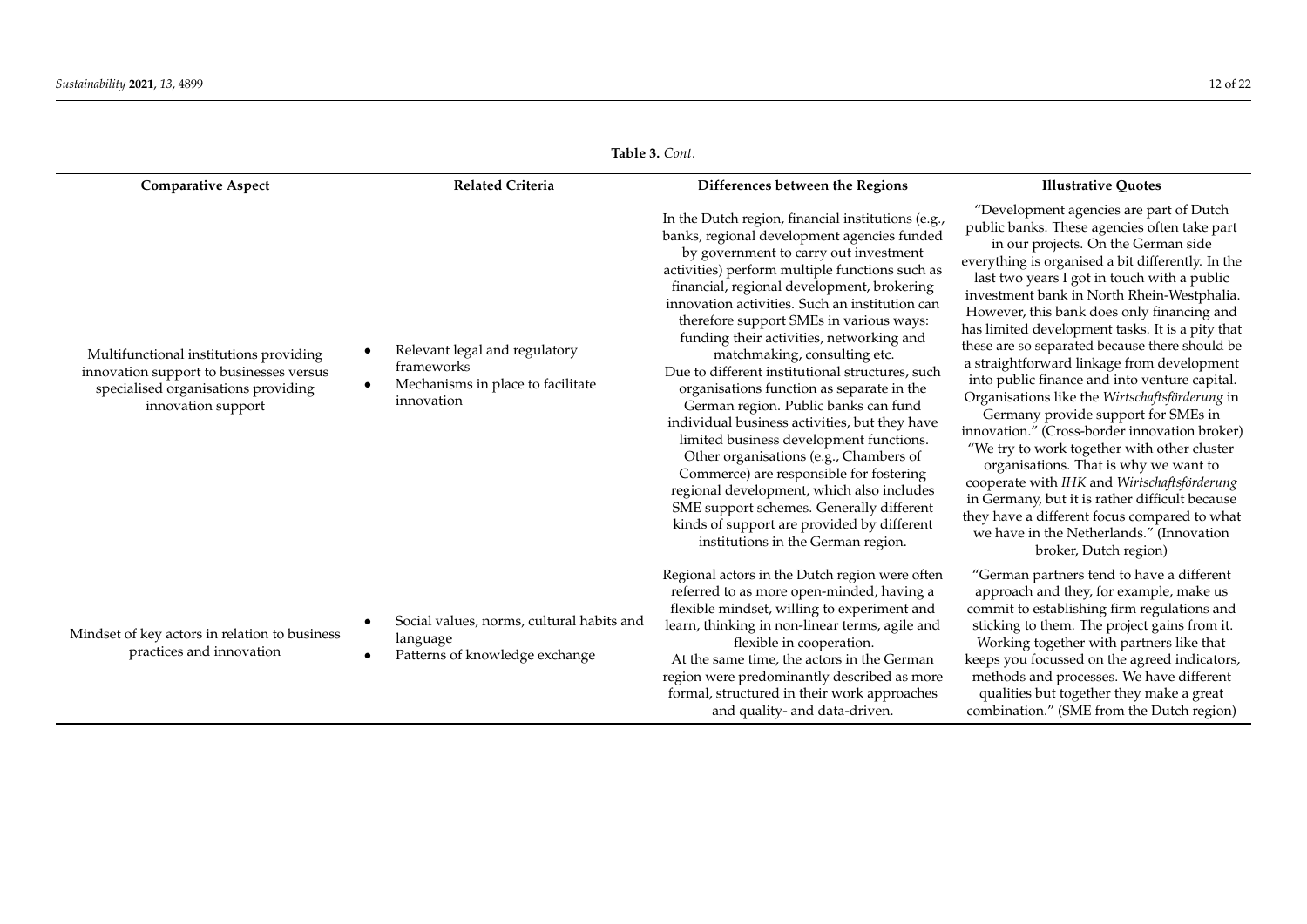<span id="page-12-0"></span>

| Strength                                                                                                    | How the Regional Context Factors Limit or Enable This Strength                                                                                                                                                                                                                                                                                                                                                                                                                                                                                                                                                                                                                                                                                                                                     |  |  |
|-------------------------------------------------------------------------------------------------------------|----------------------------------------------------------------------------------------------------------------------------------------------------------------------------------------------------------------------------------------------------------------------------------------------------------------------------------------------------------------------------------------------------------------------------------------------------------------------------------------------------------------------------------------------------------------------------------------------------------------------------------------------------------------------------------------------------------------------------------------------------------------------------------------------------|--|--|
| Significance of agri-food innovation and associated<br>concentration of academic and practitioner expertise | The agri-food sector, innovation and agri-food start-ups play a particularly important role in the Dutch region (as well as at the<br>national level). A vast amount of academic and practitioner know-how around agri-food topics has been accumulated during the<br>continuous search for best practices and technological advances. Various innovation support is available, including funding of<br>regional innovation clusters, hubs or accelerators on water use, biomass, food etc., as well as (partial) funding of innovation brokers<br>and their organisations. In the German region, other industries like automobile, engineering, ICT are prioritised by regional and<br>national governments; agri-food is much less important.                                                    |  |  |
| Strong innovation partners and associated strategic<br>academia-industry-government cooperation             | Triple Helix cooperation was found to be typical in the Dutch region (as well as nationally). Regional and national governments tend<br>to strategically plan, fund and promote it. An example is funding of physical spaces dedicated to enhancing this type of cooperation<br>(e.g., campuses or so-called valleys, like Brightlands Campus Greenport Venlo (www.greenportvenlo.eu/campus, accessed on 9<br>November 2020). In the German region, cooperation tends to be project-based and ad hoc. German traditional universities in<br>particular are still seen as rather theoretical and less oriented towards business realities. Unlike them, Dutch traditional universities<br>are perceived as very entrepreneurial and often connected with innovation clusters, hubs or accelerators. |  |  |
| Manifold intermediary organisations facilitating<br>innovation processes                                    | In the Dutch region, intermediary organisations are often funded by regional or national governments to stimulate innovation<br>processes. Our data showed that several innovation brokers are in some ways (e.g., legal, administrative, financial) connected to<br>local, regional—or in one case even European—government that vested them with additional functions. Such organisations are<br>perceived by all actors as versatile and important for effective cooperation. In the German region (and in Germany), government<br>tends to engage in agri-food innovation to a much lesser extent. The somewhat comparable IHK has a much wider portfolio.                                                                                                                                     |  |  |
| Capacity of professional associations and place-based<br>networks to support innovation                     | Professional associations are traditionally rather influential in German industry and government circles, and membership in such<br>associations and networks is common. Through them German SMEs can obtain direct access to resources that would have been<br>difficult to access otherwise.                                                                                                                                                                                                                                                                                                                                                                                                                                                                                                     |  |  |
| Direct interaction between academic institutions and SMEs                                                   | Universities of Applied Sciences have always been more practice-oriented in Germany. They cooperate directly with SMEs through<br>their Third Mission offices, often on a task basis (e.g., accessing specific know-how, facilities or advanced equipment). This has the<br>advantage of a more targeted and potentially more efficient, problem-driven interaction.                                                                                                                                                                                                                                                                                                                                                                                                                               |  |  |
| Multifunctional institutions providing innovation support                                                   | In the Dutch region, organisations involved in agri-food innovation tend to have multiple functions, for example networking,<br>consulting, financing etc. This fosters a more coordinated and effective support for SMEs and can enhance synergies. The versatility<br>of such organisations allows to reduce the silo effect and risk of disconnection that can be a problem with more dedicated single<br>function organisations that are characteristic of Germany. A notable exception are German IHKs.                                                                                                                                                                                                                                                                                       |  |  |
| Open-mindedness, and flexible mindsets supporting<br>adaptive management                                    | Common features of the Dutch mindset and culture are willingness to learn, non-linear thinking and associated flexibility. These very<br>characteristics are deemed key ingredients of successful innovation projects and processes.                                                                                                                                                                                                                                                                                                                                                                                                                                                                                                                                                               |  |  |
| More formal and structured mindset fostering goal<br>orientation and providing planning security            | More precise (data-oriented), formal and quality-driven mindset are typical of German approaches. In line with that, innovation<br>actors from the German region were characterised in terms of their well-structured and consequent way of working.                                                                                                                                                                                                                                                                                                                                                                                                                                                                                                                                               |  |  |

**Table 4.** Regional context factors that limit and enable the identified strengths.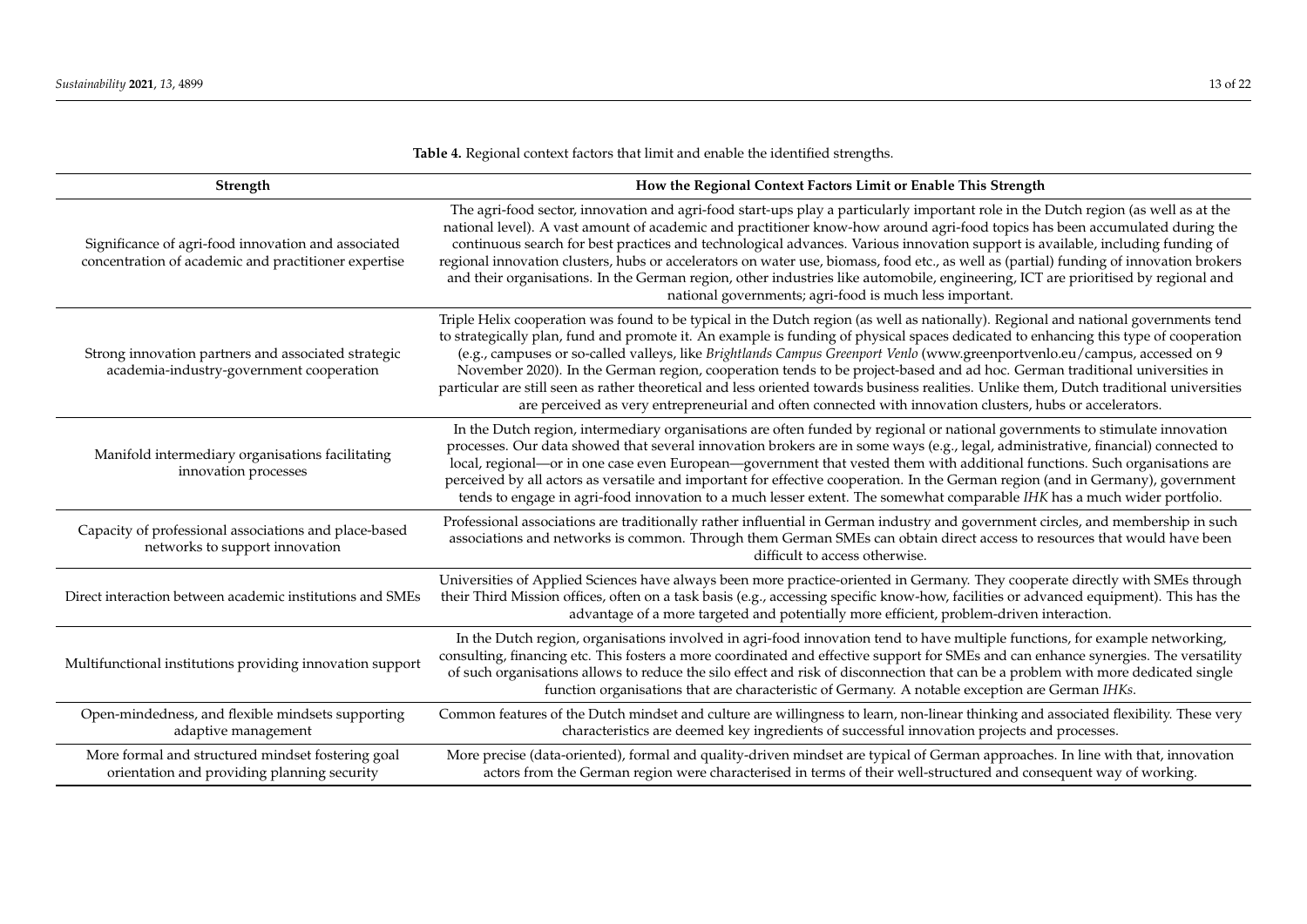## <span id="page-13-0"></span>*4.3. Traits of a Cross-Border Innovation Space and of Hybridisation Potentials*

The strengths in the table above are indicative of the significant potential that can be harnessed in the management of cross-border innovation projects. The question is whether the idea of complementarities can be expressed in terms of a cross-border innovation space. As formulated in our third research question, we ask what traits of a cross-border innovation space and hybridisation are already present in the cross-border region? We use the assessment criteria from our conceptual framework to provide a more differentiated assessment:

- Knowledge infrastructure is separated with only a few academic institutions, innovation brokers and similar intermediary organisations working across the border. Moreover, the way academia and businesses cooperate differs a lot between the two regions and complementarities are not yet used. Both are indicative of an underutilised potential for hybridisation that could fairly easily be remedied. Currently the main driver and opportunity for engagement in cross-border innovation cooperation is the Interreg programme. In this respect, the Dutch SMEs we interviewed unanimously believe that this programme is the best innovation support currently available for SMEs and start-ups as well as the best means for cross-border cooperation.
- The differences in institutional set-ups might well be the biggest hurdle. Relevant legal and regulatory frameworks related to employment, funding, educational programmes, etc. hinder cross-border cooperation. The same applies to the mechanisms in place for facilitating innovation and innovation network characteristics. All of these would be hard to overcome. Related to innovation networks as part of institutional set-ups, many SME owners and innovation brokers expressed that a much-needed cross-border network is essentially absent and that the awareness of how business is done across the border is limited. These imply potentials for hybridisation that could relatively easily be exploited.
- In respect of economic aspects and policy frameworks, SMEs' needs were found to be almost identical, while political agendas and priorities are profoundly different. Related to this also the level of government support provided for agri-food innovation varies significantly. All these aspects are largely determined at the national level and are therefore hard to overcome.
- Many respondents emphasised the importance of social values, norms, cultural habits and language in cross-border cooperation. Innovation actors in the Dutch region were often described as more commercially oriented, flexible in work processes and creative, while their German counterparts were referred to as focussed on agreed plans, methods and processes and more reliant on data. More importantly, about half of the interviewees saw the cooperation as an opportunity to learn from each other, improve practices and consequently achieve a bigger impact in cross-border projects. Interestingly, these relative strengths represent the only potential for hybridisation that is already recognised and appreciated by the respondents.

The SME owners and innovation brokers we interviewed seemed to be aware of a certain potential of cross-border cooperation. However, is there an opportunity for thinking of and building a cross-border innovation space? Some of our respondents had rather precise ideas of what could be done in this respect, for instance: the establishment of a centralised database with "cross-border innovation actors" working in the vicinity of the border was a central proposition. Other suggestions included the organisation of regular thematic events aiming to bring SMEs together with bigger companies and potential customers, and innovation brokers taking on an "ambassador" function to advise on opportunities and conditions as well as identifying businesses to partner with across the border.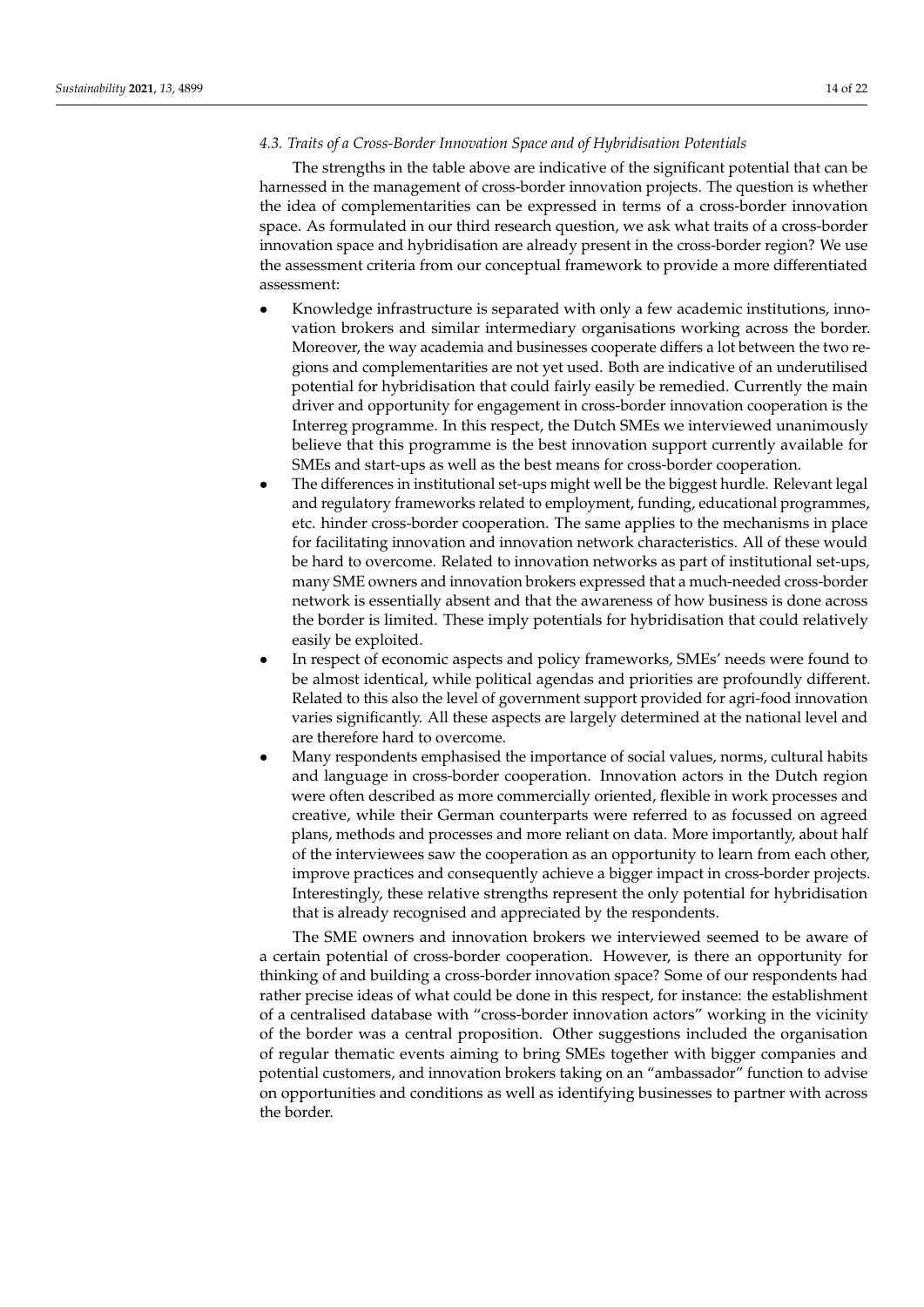## <span id="page-14-0"></span>**5. Discussion**

In this section we will reflect on our findings using the three concepts introduced at the beginning: innovation space, proximity and hybridisation. The discussion is again structured by the three research questions:

- (1) What are the similarities and differences between the two regions in how academic institutions and innovation brokers support innovation in agri-food SMEs?
- (2) What are the relative strengths of each of the two regions in innovation-driven cooperation?
- (3) What traits of a cross-border innovation space and hybridisation are already present in the cross-border region and how can hybridisation effects be fostered?

*5.1. Similarities and Differences between the Two Regions in the Role of Academic Institutions and Innovation Brokers in Supporting Innovation in Agri-Food SMEs*

Our study demonstrates that academic institutions and innovation brokers in both regions play critical roles in supporting agri-food SMEs in innovation. Based on our interview data and in line with the literature, we can summarise these functions as follows:

- Networking, matchmaking and brokering (articulation of SMEs' needs, connecting with suitable partners for knowledge exchange purposes, negotiation and closing a deal etc. as well as facilitating innovation-driven cooperation) [\[24,](#page-19-12)[27,](#page-19-27)[33,](#page-19-17)[46,](#page-20-4)[82,](#page-21-6)[83\]](#page-21-7),
- Providing access to funding (informing about available subsidies, help with funding applications, engaging SMEs in relevant projects funding their innovation activities etc.) [\[24](#page-19-12)[,28](#page-19-13)[,82,](#page-21-6)[84\]](#page-21-8),
- Support in regional and cross-border marketing (promoting project results and branding an SME, identifying best marketing strategies, informing about the specificities of the market across the border, common mistakes of other businesses failed before and ways to avoid them) [\[27](#page-19-27)[,46\]](#page-20-4),
- Sharing resources (e.g., lab facilities or equipment) [\[32\]](#page-19-21),
- Contributing to the recruitment of new employees (e.g., through student exchange and other partnership schemes) [\[33\]](#page-19-17)
- Advising on various issues, like legal (e.g., contracts, intellectual property rights) and socio-cultural (e.g., drawing attention to differing business practices across the border) [\[27](#page-19-27)[,46](#page-20-4)[,82\]](#page-21-6).

The work of Fisher (2011) [\[83\]](#page-21-7) and Kauffeld-Monz and Fritsch (2013) [\[25\]](#page-19-28) supports our findings related to the complementary innovation broker functions that academic institutions have. However, in this discussion, we need to distinguish between traditional universities, Universities of Applied Sciences and research institutes [\[49](#page-20-2)[,51](#page-20-3)[,85\]](#page-21-9). Most Universities of Applied Sciences tend to have long-standing connections with SMEs (e.g., in our study with agri-food SMEs) [\[49,](#page-20-2)[86,](#page-21-10)[87\]](#page-21-11) and are in some cases seen as the main innovation partner (Dutch region). The same applies much less to traditional universities. It should however be noted that in the last 10–15 years, academic institutions have generally put more emphasis on the relevance and applicability of scientific and technological knowledge, thereby also becoming closer to businesses [\[49,](#page-20-2)[51\]](#page-20-3). Some authors argue that this trend has actually led to the emergence of Triple Helix and Third Mission concepts [\[49](#page-20-2)[,50\]](#page-20-23).

There is one main difference between the two regions, which plays an important role in this discussion. We observed different kinds of academia-business relations in the two regions: a distance between the two "realms" where SMEs directly get in touch with academic institutions for short-term and targeted inputs required for innovation (this corresponds with the well-developed Third Mission in Germany), and more strategic Triple Helix cooperation prevalent in the Dutch region, which often goes beyond project relations and is facilitated by innovation brokers. We conclude that innovation brokers could still play a much more significant role in the German region in connecting various institutions and actors with similar interests and complementary competences and fostering their cooperation, stimulating knowledge exchange, and spanning boundaries [\[24](#page-19-12)[,50,](#page-20-23)[88\]](#page-21-12).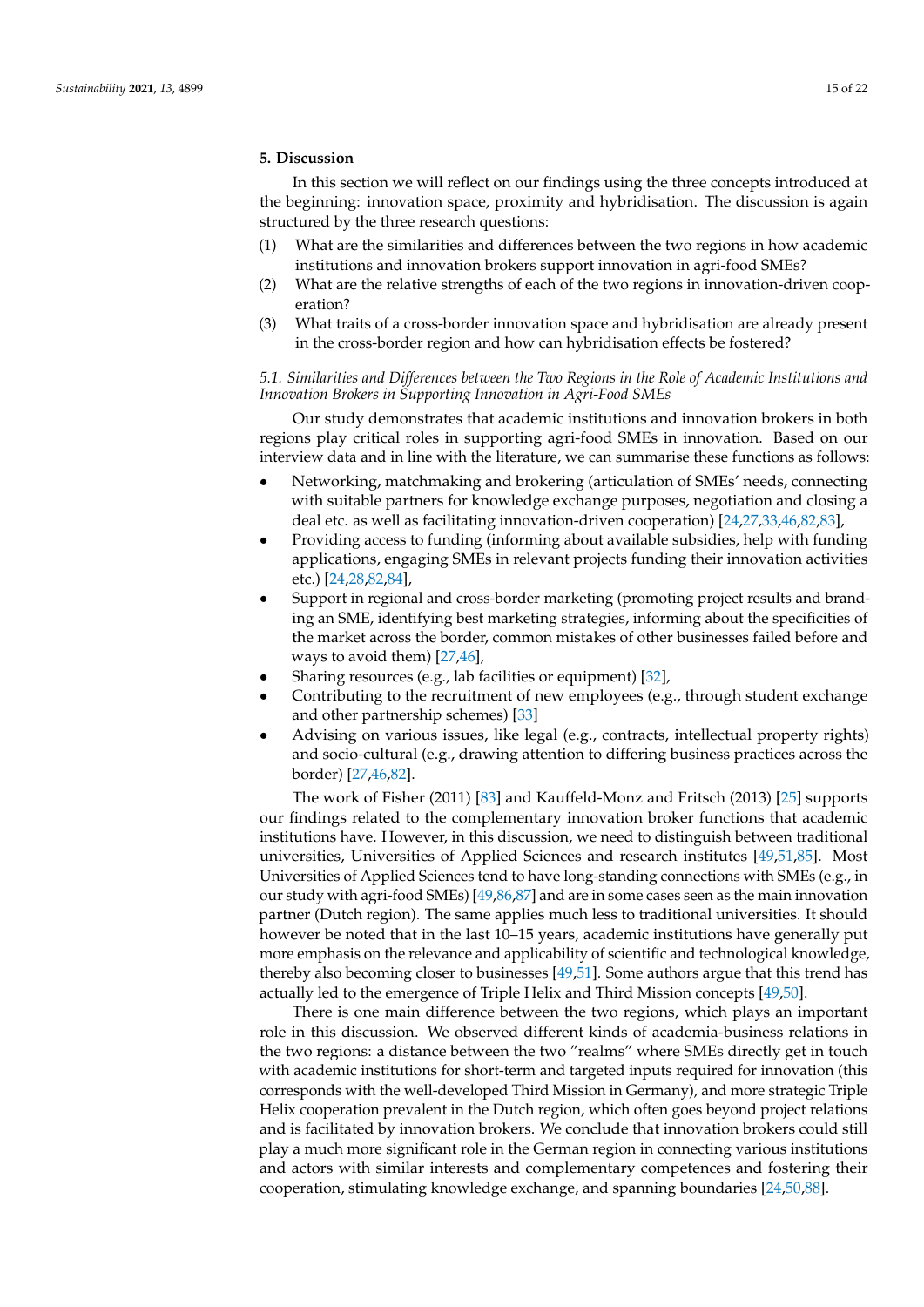## *5.2. Relative Strengths of Each of the Two Regions in Innovation-Driven Cooperation*

A sufficient proximity, particularly in knowledge bases and technical and organisational know-how, is an important precondition for effective cross-border cooperation [\[59](#page-20-11)[,60\]](#page-20-24). However, it is the differences that provide room for tapping into complementarities and creating synergies. This is also in line with the work of other scholars [\[3](#page-18-8)[,4,](#page-18-10)[7,](#page-18-5)[8,](#page-18-6)[13\]](#page-19-1) and van den Broek (2018) [\[32\]](#page-19-21) who emphasises that cross-border cooperation is in fact "driven by differences in culture, labour market or business opportunities".

Taking this further, we see some of the differences between the two regions as relative strengths that each region can contribute in cross-border cooperation. To illustrate the importance of relative strengths and their more strategic use, we take a closer look at knowledge sharing and learning, and the role of professional associations and academiaindustry cooperation.

Due to the enormous agri-food knowledge base present in academia and practice in the Dutch region (and in the Netherlands as a whole) and the long-standing focus on technological advances supported by regional and national governments, the agri-food sector and related innovation system is extraordinary. This is not the case in the German region, where the agri-food sector plays a significantly less prominent role. Cooperation and knowledge exchange with the Dutch partners on agri-food topics could therefore be very beneficial.

At the same time, professional associations have a rather long history of being influential in industry and government circles in the German region. Membership in such associations and networks is common and provides SMEs with direct access to resources, knowledge and partners which would have been arduous to access otherwise due to a lesser presence of innovation brokers. What regional innovation actors in the Dutch region could learn from the German partners is the potentially important mediating role of professional associations at the interfaces of business (and economic) development, academic institutions and policy.

#### *5.3. From Regional Strengths to Hybridisation in a Cross-Border Innovation Space*

The two examples of the regional strengths above—encompassing agri-food knowledge base and strong professional associations—illustrate how regional innovation actors can mutually benefit from cross-border cooperation. When examining in Section [4.3](#page-13-0) what traits of hybridisation are already present in this cross-border innovation space, we reckoned that there are some, while other major opportunities remain untapped yet. The latter relate to knowledge infrastructure, cross-border innovation networks and differences in mindsets and approaches.

Currently, knowledge infrastructures are largely separated with only a few academic institutions and innovation brokers systematically engaged in cross-border cooperation related to agri-food innovation. Professional associations with their business networks could support cross-border interactions, however nowadays they tend to stop at the border, and functioning cross-border networks are only in their infancy.

SMEs particularly long for cross-border networks to be able to obtain more information about similar businesses across the border. This is where academic institutions and innovation brokers as part of this knowledge infrastructure are in a position to foster more intensive academia-business exchanges and forge new partnerships by their engagement in cross-border innovation projects, and sometimes through personal connections. They can, for example, set up joint initiatives on applied innovation research, organise matchmaking events and workshops to exchange experiences on the topics relevant for agri-food SMEs, merge knowledge repositories, contribute to establishing a centralised cross-border database of research and business contacts. Innovation brokers specifically can take on ambassador functions to increase the awareness of how business is done across the border, including the differences in culture and business practices.

These findings are largely in line with the work of many scholars. Van den Broek et al. (2019), for one, underscored that universities can contribute to the development of a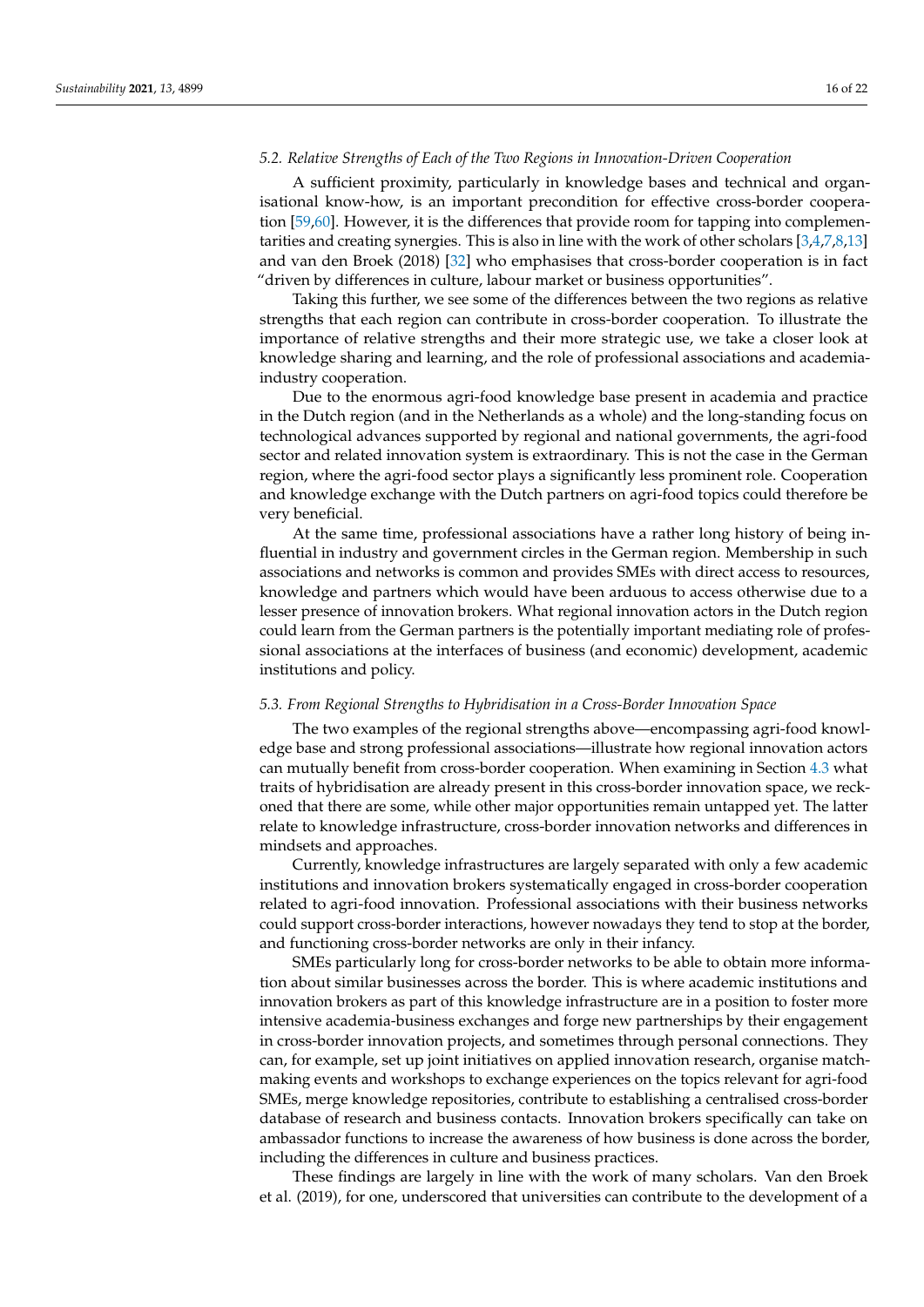cross-border innovation space using their resources and reputation [\[33\]](#page-19-17). Substantial prior research of other authors supports our closely related finding that dedicated innovation brokers and academic institutions can play a key role in facilitating multi-actor innovation partnerships [\[24](#page-19-12)[,25](#page-19-28)[,27](#page-19-27)[,46](#page-20-4)[,82](#page-21-6)[,83\]](#page-21-7), especially in a cross-border setting through "bridging institutional and cultural gaps and supporting learning between partners" [\[52\]](#page-20-5).

With insufficiently connected knowledge infrastructures of the two neighbouring regions and largely underdeveloped cross-border networks to date, the Interreg programme was unanimously recognised as in many respects the only catalyst of cross-border cooperation and a key connection point between SMEs, academic institutions and innovation brokers (this is in line with van den Broek et al. [\[33\]](#page-19-17)). This is due to the versatile support of the Euregio Rhein-Waal office, including its innovation broker functions such as matchmaking and facilitating multi-actor partnerships, assisting in projects and consulting about various issues. Those functions of Interreg offices as a cross-border information centre, network facilitator and supporting institution are also confirmed by the findings of Klatt and Herrmann [\[36\]](#page-19-20) and Trippl [\[13\]](#page-19-1). The latter emphasises the importance of knowing the precise differences in institutional contexts, and of fostering knowledge exchange across borders.

Overall, multiple opportunities for better utilisation of complementary strengths were not sufficiently recognised by the respondents just yet. The exception is social values, norms, cultural habits and language where the interviewees tended to acknowledge relative strengths of the counterparts from across the border. This confirms the conclusion of van den Broek that "mostly it is not an active act of ignorance or unwillingness to work across the border, rather it seems to be a lack of awareness of possibilities" [\[32\]](#page-19-21).

## <span id="page-16-0"></span>**6. Conclusions**

"The big benefit of the cross-border region is that one can take advantage of various abilities and ways of looking at things of both regions. One is more thorough, and the other is more like taking the leap and taking the risk. I think this combination is fantastic." [Dutch SME].

In the context of the Interreg programme, all cross-border regions where regional actors from two (or more) regions cooperate on innovation issues can be considered as innovation spaces. In this analysis, we showed that regional actors can go far beyond by applying a more strategic approach towards raising innovation capacity. It requires factoring in contextual specificities, managing tensions and promoting interactions across the border. This is where academic institutions and innovation brokers can play out their strengths.

Related to our three research questions, we conclude:

- There are a number of similarities and differences between the two regions in how academic institutions and innovation brokers support innovation in agri-food SMEs. The similarities we identified provide a common ground for regional innovation actors. However, it is the differences and relative regional strengths that allow crossfertilisation. The take-home message for regional innovation actors and Interreg is that acknowledging mutual differences between border regions in economic, institutional and social structures, knowledge and technological capacity, political visions and cultural identities, and more importantly—valorising them, is necessary to enable cross-fertilisation and enhance cross-border cooperation.
- Eight relative strengths of the two regions in innovation-driven cooperation have been identified along with regional context factors that limit or enable them. If used strategically, these strengths can considerably benefit cross-border cooperation.
- Up to now only limited traits of a cross-border innovation space and of hybridisation are present in the cross-border region. Generally, multiple opportunities for a better utilisation of complementary strengths are hardly recognised by regional innovation actors, let alone their strategic use in cross-border cooperation.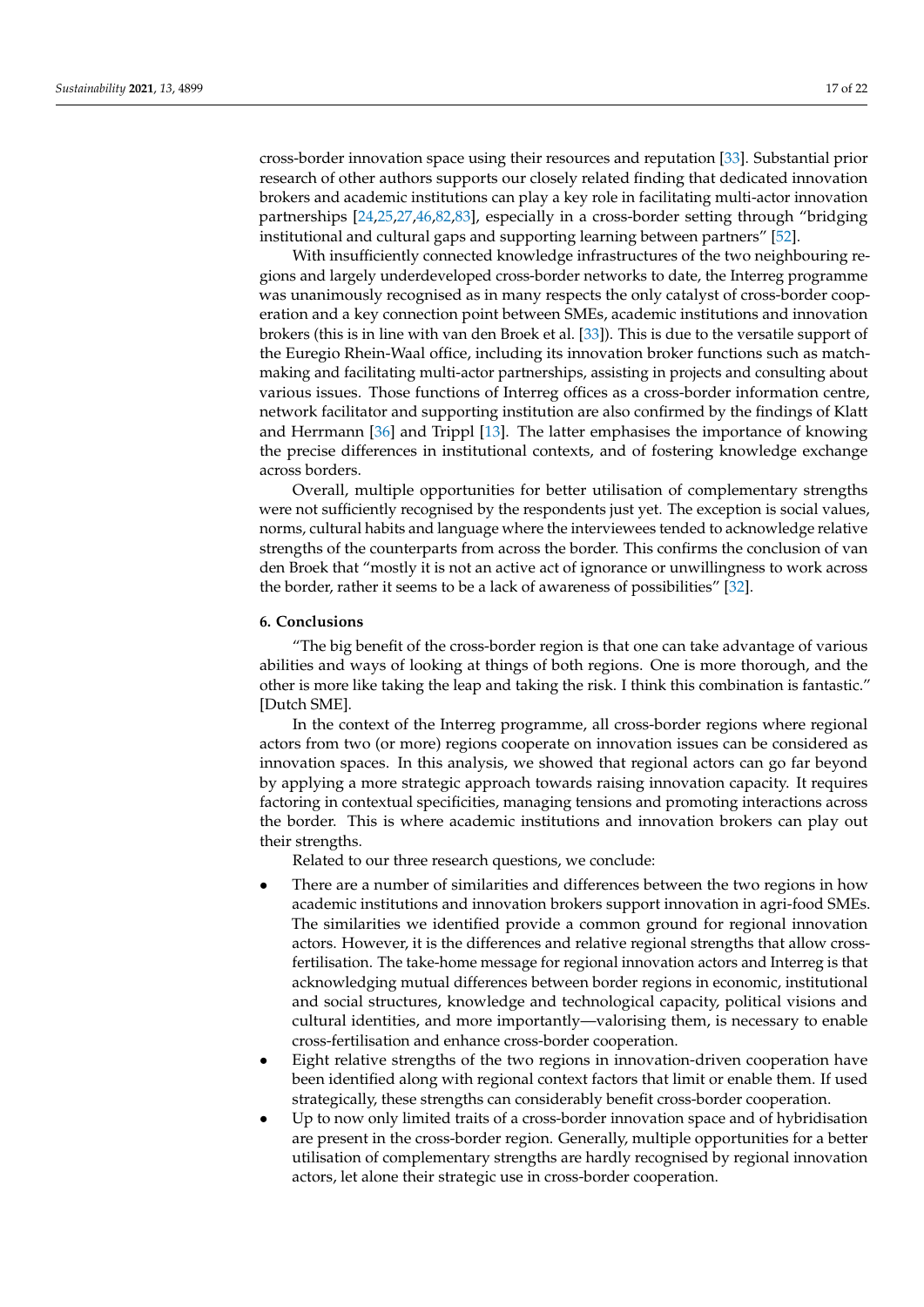Related to the contribution to the scientific debate, our study has showed that proximity is crucial for a better understanding of the functioning of a cross-border innovation space. We focussed on cognitive and institutional proximity which had already been recognised in earlier research as essential for fruitful regional innovation and cross-border cooperation. On this basis, we have for the first time empirically applied the concept of hybridisation to a cross-border innovation space, thereby also offering consolidated evidence on the important functions of academic institutions and innovation brokers. We have demonstrated that the concept of hybridisation, which has virtually not been applied yet to cross-border innovation contexts, can help to raise awareness of complementary regional strengths and their strategic use. A great example is the immense agri-food knowledge accumulated in academia and practice in the Dutch region and the expertise in other sectors in the German region. Bringing both together could lead to substantial cross-fertilisation. Another example is learning from the mediating role that professional associations fulfil in the German region at the interfaces of business and economic development, academic institutions and policy.

Even though our analysis focussed on the agri-food sector and one cross-border region, we contend that our findings are more widely relevant for the understanding of regional innovation processes. They might nevertheless apply slightly less in cross-border regions with larger differences in economic and innovation systems. We are convinced that our exploratory analysis opens manifold opportunities for larger-scale empirical studies aimed at statistical assessment of the relationships presented here and generalisation of findings.

Concluding on the implications for policy and practice, we believe our findings can be particularly useful for those involved in cross-border cooperation projects and related governing institutions such as Interreg offices, regional and national governments, as well as knowledge providers like academic and research institutions. The cross-border innovation space and hybridisation concepts presented in this article are an opportunity for a renewal of cross-border cooperation strategies in policy and practice. We believe that a wider application of the two concepts can lead to a more contemporary "branding" of Interreg projects. This in turn seems important in view of the future of the Interreg Europe programme as well as the implementation of the EU's Territorial Agenda 2030.

**Author Contributions:** Conceptualisation: M.K. and S.N. supported by L.K., K.K. and G.B.; Methodology: M.K. and S.N., supported by L.K., K.K., G.B. and H.S.; Data analysis: M.K. supported by K.K.; Overall lead, original draft preparation, writing & editing: M.K supported by K.K., L.K., S.N., G.B. and H.S through review and feedback. All authors have read and agreed to the published version of the manuscript.

**Funding:** This work was conducted within the Food Pro-tec-ts project, which is carried out within the framework of the INTERREG V A program "Deutschland-Nederland" and is co-financed by the European Regional Development Fund (ERDF) and the Dutch Ministry of Economic Affairs and Climate Change, the Ministry of Economic Affairs, Innovation, Digitalisation and Energy of North Rhine-Westphalia and the provinces of Gelderland, Limburg and North Brabant. It is accompanied by the program management at the Euregio Rhein-Waal (project number 113071). The information and views set out in this publication are those of the authors and do not necessarily reflect the official opinion of the funders.

**Institutional Review Board Statement:** The study was conducted according to the Netherlands Code of Conduct for Research Integrity and approved by the Social Sciences Ethics Committee of Wageningen University on 1 July 2019.

**Informed Consent Statement:** All respondents gave consent for being interviewed and for the data being used for scientific analysis and reporting.

**Data Availability Statement:** Data are available upon request.

**Acknowledgments:** We would like to gratefully thank the SME owners as well as the respondents from innovation broker organisations and academic institutions, and the Euregio Rhein-Waal office who participated in our study.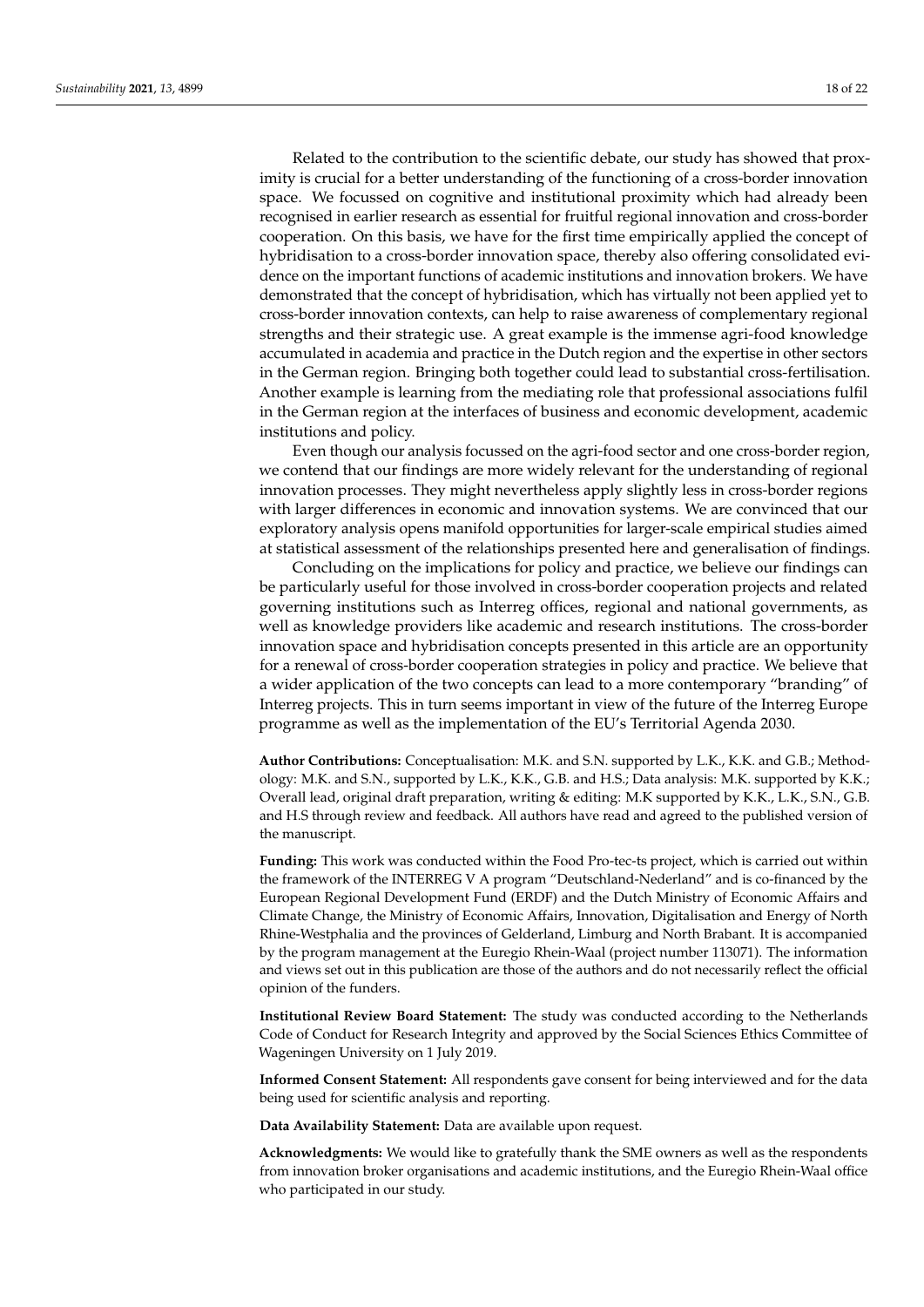**Conflicts of Interest:** The authors declare no conflict of interest. The sponsors had no role in the design, execution, interpretation, and writing of the study and in the decision to publish the results.

### <span id="page-18-12"></span>**Appendix A**

**Table A1.** Overview of conducted interviews (DE stands for the German region, NL stands for the Dutch region).

<span id="page-18-11"></span>

|              | <b>Interview Date</b><br>& Language | Innovation<br><b>Broker</b> | University | <b>SME</b> | <b>Innovation Broker in</b><br>Some Way Linked to<br>Government | Helicopter<br>View/Case-Specific<br>Interview |
|--------------|-------------------------------------|-----------------------------|------------|------------|-----------------------------------------------------------------|-----------------------------------------------|
| $\mathbf{1}$ | 31.03. English                      | DE                          | DE         |            |                                                                 | Helicopter view                               |
| $\mathbf 2$  | 01.04. English                      | NL-DE                       | NL         |            |                                                                 | Helicopter view                               |
| 3            | 01.04. English                      | NL                          |            |            | $\chi$                                                          | Helicopter view                               |
| 4            | 03.04. English                      | DE                          |            |            |                                                                 | Helicopter view                               |
| 5            | 03.04. English                      | DE                          |            |            | $\chi$                                                          | Case-specific interview                       |
| 6            | 06.04. English                      | NL                          |            |            | $\boldsymbol{\chi}$                                             | Case-specific interview                       |
| 7            | 07.04. German                       | DE                          | DE         |            |                                                                 | Case-specific interview                       |
| 8            | 10.04. English                      |                             |            | NL         |                                                                 | Case-specific interview                       |
| 9            | 14.04. English                      | DE-NL                       |            |            | $\chi$                                                          | Helicopter view                               |
| 10           | 15.04. English                      |                             |            | NL         |                                                                 | Case-specific interview                       |
| 11           | 16.04. English                      |                             |            | NL         |                                                                 | Case-specific interview                       |
| 12           | 17.04. German                       | NL                          | NL         |            |                                                                 | Case-specific interview                       |
| 13           | 22.04 English                       | NL                          |            |            |                                                                 | Helicopter view                               |
| 14           | 28.04. English                      |                             |            | NL         |                                                                 | Case-specific interview                       |
| 15           | 04.05 German                        | DE                          |            |            | X                                                               | Helicopter view                               |
| 16           | 15.05. German                       | DE                          |            |            | $\chi$                                                          | Helicopter view                               |
| 17           | 25.05. German                       | DE                          |            |            |                                                                 | Helicopter view                               |
| 18           | 29.05. German                       |                             |            | DE         |                                                                 | Case-specific interview                       |
| 19           | 08.06. German                       |                             |            | DE         |                                                                 | Case-specific interview                       |
|              | Total number of                     |                             |            |            |                                                                 |                                               |
|              | respondents                         |                             |            |            |                                                                 |                                               |
|              | NL respondents: 8                   | 13                          | 4          | 6          | 6                                                               | $9$ vs. $10$                                  |
|              | DE respondents: 9                   |                             |            |            |                                                                 |                                               |
|              | Cross-border: 2                     |                             |            |            |                                                                 |                                               |

#### **References**

- <span id="page-18-0"></span>1. Noferini, A.; Berzi, M.; Camonita, F.; Durà, A. Cross-Border Cooperation in the EU: Euroregions amid Multilevel Governance and Re-Territorialization. *Eur. Plan. Stud.* **2020**, *28*, 35–56. [\[CrossRef\]](http://doi.org/10.1080/09654313.2019.1623973)
- <span id="page-18-1"></span>2. Interreg Europe—30 Stories|Interreg Europe. 2020. Available online: <https://www.interregeurope.eu/30stories/> (accessed on 12 October 2020).
- <span id="page-18-8"></span>3. Lundquist, K.J.; Trippl, M. Distance, Proximity and Types of Cross-Border Innovation Systems: A Conceptual Analysis. *Reg. Stud.* **2013**, *47*, 450–460. [\[CrossRef\]](http://doi.org/10.1080/00343404.2011.560933)
- <span id="page-18-10"></span>4. Lundquist, K.J.; Trippl, M. *Towards Cross-Border Innovation Spaces. A Theoretical Analysis and Empirical Comparison of the Öresund Region and the Centrope Area*; Institut für Regional- und Umweltwirtschaft, WU Vienna University of Economics and Business: Vienna, Austria, 2009.
- <span id="page-18-2"></span>5. Coenen, L.; På Vestlandet, H.; Moodysson, J.; Asheim, B. The Role of Proximities for Knowledge Dynamics in a Cross-Border Region: Biotechnology in Øresund. In Proceedings of the DRUID Summer Conference 2003, Copenhagen, Denmark, 12–13 June 2003.
- <span id="page-18-3"></span>6. Asheim, B.; Smith, H.L.; Oughton, C. Regional Innovation Systems: Theory, Empirics and Policy. *Reg. Stud.* **2011**, *45*, 875–891. [\[CrossRef\]](http://doi.org/10.1080/00343404.2011.596701)
- <span id="page-18-5"></span>7. Boschma, R.A. Proximity and Innovation: A Critical Assessment. *Reg. Stud.* **2005**, *39*, 61–74. [\[CrossRef\]](http://doi.org/10.1080/0034340052000320887)
- <span id="page-18-6"></span>8. Sternberg, R. Entrepreneurship, Proximity and Regional Innovation Systems. *Tijdschr. Econ. Soc. Geogr.* **2007**, *98*, 652–666. [\[CrossRef\]](http://doi.org/10.1111/j.1467-9663.2007.00431.x)
- <span id="page-18-4"></span>9. Asheim, B.; Gertler, M.S. *The Geography of Innovation: Regional Innovation Systems*; Fagerberg, J., Mowery, D.C., Nelson, R.R., Eds.; Oxford University Press: Oxford, UK, 2005; pp. 291–317.
- <span id="page-18-7"></span>10. Torre, A.; Gilly, J.P. On the Analytical Dimension of Proximity Dynamics. *Reg. Stud.* **2000**, *34*, 169–180. [\[CrossRef\]](http://doi.org/10.1080/00343400050006087)
- <span id="page-18-9"></span>11. Granovetter, M. Economic Action and Social Structure: The Problem of Embeddedness'. *Am. J. Sociol.* **1985**, *91*, 481–510. [\[CrossRef\]](http://doi.org/10.1086/228311)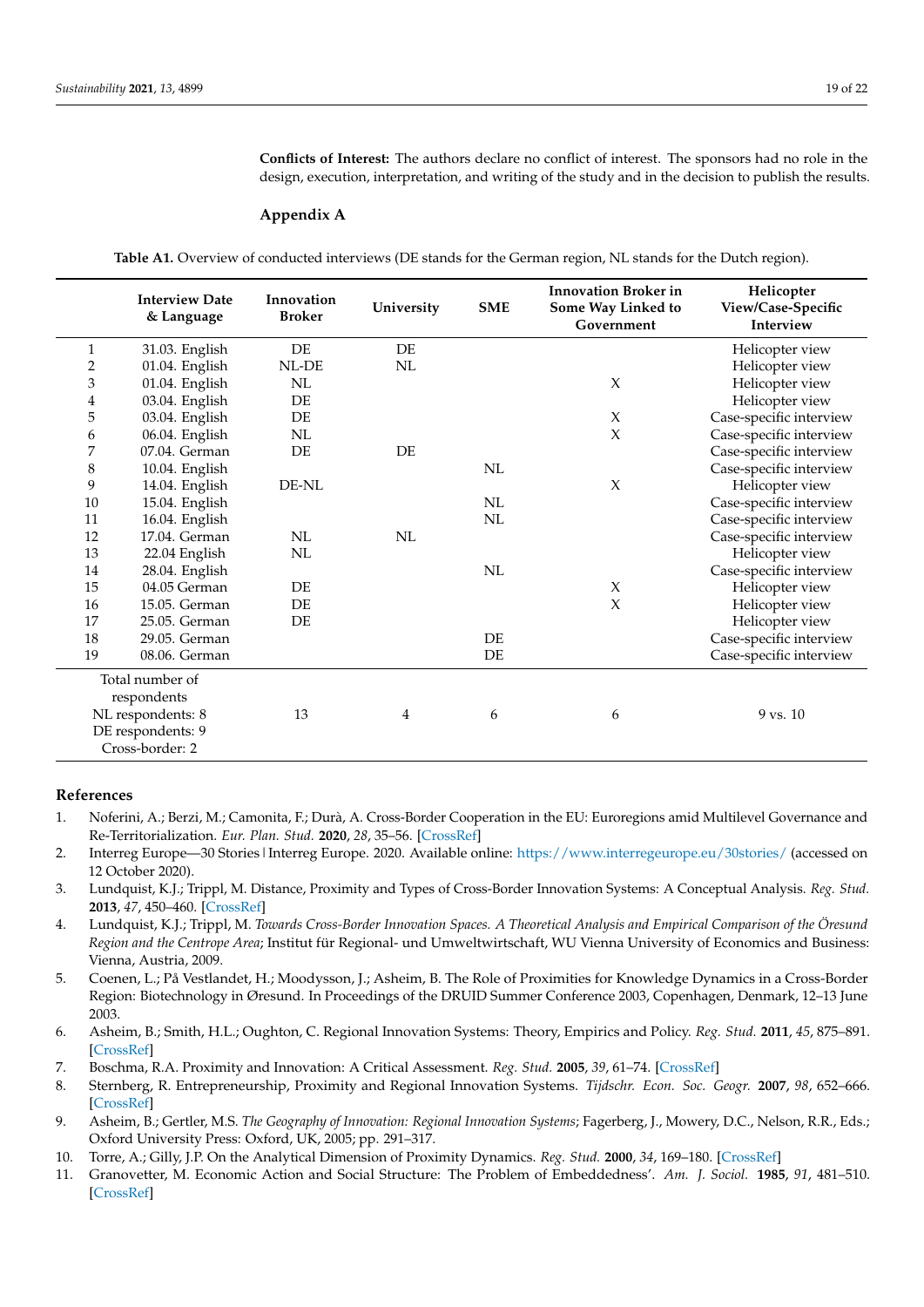- <span id="page-19-0"></span>12. Moodysson, J.; Jonsson, O. Knowledge Collaboration and Proximity: The Spatial Organization of Biotech Innovation Projects. *Eur. Urban Reg. Stud.* **2007**, *14*, 115–131. [\[CrossRef\]](http://doi.org/10.1177/0969776407075556)
- <span id="page-19-1"></span>13. Trippl, M. Developing Cross-Border Regional Innovation Systems: Key Factors and Challenges. *Tijdschr. Econ. Soc. Geogr.* **2010**, *101*, 150–160. [\[CrossRef\]](http://doi.org/10.1111/j.1467-9663.2009.00522.x)
- <span id="page-19-2"></span>14. Sohn, C. Modelling Cross-Border Integration: The Role of Borders as a Resource. *Geopolitics* **2014**, *19*, 587–608. [\[CrossRef\]](http://doi.org/10.1080/14650045.2014.913029)
- <span id="page-19-3"></span>15. Durand, F. Theoretical Framework of the Cross-Border Space Production—The Case of the Eurometropolis Lille–Kortrijk–Tournai. *J. Borderl. Stud.* **2015**, *30*, 309–328. [\[CrossRef\]](http://doi.org/10.1080/08865655.2015.1066701)
- <span id="page-19-4"></span>16. Kraeger, P.; Pospíšil, M.; Howard, D.B.; Freise, M.; Sacco, J.; Chan, K.; Pospíšil, M.; Freise, M.; Lee, S.-E.; Howard, D.B.; et al. Hybridity/Hybridization. In *International Encyclopedia of Civil Society*; Springer: Cham, Switzerland, 2010; pp. 839–842. [\[CrossRef\]](http://doi.org/10.1007/978-0-387-93996-4_34)
- <span id="page-19-5"></span>17. Lundvall, B.-Å. Scope, Style, and Theme of Research on Knowledge and Learning Societies. *J. Knowl. Econ.* **2010**, *1*, 18–23. [\[CrossRef\]](http://doi.org/10.1007/s13132-009-0007-6)
- <span id="page-19-6"></span>18. Sohn, C. The Border as a Resource in the Global Urban Space: A Contribution to the Cross-Border Metropolis Hypothesis. *Int. J. Urban Reg. Res.* **2014**, *38*, 1697–1711. [\[CrossRef\]](http://doi.org/10.1111/1468-2427.12071)
- <span id="page-19-7"></span>19. Rago, S.; Venturi, P. Hybridization as Systemic Innovation: Italian Social Enterprise on the Move. In Proceedings of the EMES International Conference on Social Enterprise-Helsinki, Helsinki, Finland, 1–3 September 2015.
- <span id="page-19-8"></span>20. Newman, D. On Borders and Power: A Theoretical Framework. *J. Borderl. Stud.* **2003**, *18*, 13–25. [\[CrossRef\]](http://doi.org/10.1080/08865655.2003.9695598)
- <span id="page-19-9"></span>21. de Noronha Vaz, T.; Viaene, J.; Wigier, M. *Innovation in Small Firms and Dynamics of Local Development*; Scholar: Warszawa, Poland, 2004.
- <span id="page-19-10"></span>22. Narula, R. R&D Collaboration by SMEs: New Opportunities and Limitations in the Face of Globalisation. *Technovation* **2004**, *24*, 153–161.
- <span id="page-19-11"></span>23. Nooteboom, B. Innovation and Diffusion in Small Firms—Theory and Evidence. *Small Bus. Econ.* **1994**, *6*, 327–347. [\[CrossRef\]](http://doi.org/10.1007/BF01065137)
- <span id="page-19-12"></span>24. Batterink, M.H.; Wubben, E.F.M.; Klerkx, L.; Omta, S.W.F. (Onno). Orchestrating Innovation Networks: The Case of Innovation Brokers in the Agri-Food Sector. *Entrep. Reg. Dev.* **2010**, *22*, 47–76. [\[CrossRef\]](http://doi.org/10.1080/08985620903220512)
- <span id="page-19-28"></span>25. Kauffeld-Monz, M.; Fritsch, M. Who Are the Knowledge Brokers in Regional Systems of Innovation? A Multi-Actor Network Analysis. *Reg. Stud.* **2013**, *47*, 669–685. [\[CrossRef\]](http://doi.org/10.1080/00343401003713365)
- 26. Gunasekara, C. The Generative and Developmental Roles of Universities in Regional Innovation Systems. *Sci. Public Policy* **2006**, *33*, 137–150. [\[CrossRef\]](http://doi.org/10.3152/147154306781779118)
- <span id="page-19-27"></span>27. Howells, J. Intermediation and the Role of Intermediaries in Innovation. *Res. Policy* **2006**, *35*, 715–728. [\[CrossRef\]](http://doi.org/10.1016/j.respol.2006.03.005)
- <span id="page-19-13"></span>28. Winch, G.M.; Courtney, R. The Organization of Innovation Brokers: An International Review. *Technol. Anal. Strateg. Manag.* **2007**, *19*, 747–763. [\[CrossRef\]](http://doi.org/10.1080/09537320701711223)
- <span id="page-19-14"></span>29. Barney, J.B.; Clark, D.N. *Resource-Based Theory: Creating and Sustaining Competitive Advantage—Ghent University Library*; Oxford University Press: Oxford, UK, 2007.
- <span id="page-19-15"></span>30. Tödtling, F.; Lengauer, L.; Höglinger, C. Knowledge Sourcing and Innovation in "Thick" and "Thin" Regional Innovation Systems-Comparing ICT Firms in Two Austrian Regions. *Eur. Plan. Stud.* **2011**, *19*, 1245–1276. [\[CrossRef\]](http://doi.org/10.1080/09654313.2011.573135)
- <span id="page-19-16"></span>31. van den Broek, J.; Smulders, H. Institutional Hindrances in Cross-Border Regional Innovation Systems. *Reg. Stud. Reg. Sci.* **2015**, *2*, 116–122. [\[CrossRef\]](http://doi.org/10.1080/21681376.2015.1007158)
- <span id="page-19-21"></span>32. van den Broek, J. Agency and Institutions in the Construction of Cross-Border Innovation Spaces. Ph.D. Thesis, Radboud University Nijmegen, Nijmegen, The Netherlands, 2018.
- <span id="page-19-17"></span>33. van den Broek, J.; Benneworth, P.; Rutten, R. Institutionalization of Cross-Border Regional Innovation Systems: The Role of University Institutional Entrepreneurs. *Reg. Stud. Reg. Sci.* **2019**, *6*, 55–69. [\[CrossRef\]](http://doi.org/10.1080/21681376.2018.1562367)
- <span id="page-19-18"></span>34. McKelvey, M. Firms Navigating through Innovation Spaces: A Conceptualization of How Firms Search and Perceive Technological, Market and Productive Opportunities Globally. *J. Evol. Econ.* **2016**, *26*, 785–802. [\[CrossRef\]](http://doi.org/10.1007/s00191-016-0478-0)
- <span id="page-19-19"></span>35. Caccamo, M. Leveraging Innovation Spaces to Foster Collaborative Innovation. *Creat. Innov. Manag.* **2020**, *29*, 178–191. [\[CrossRef\]](http://doi.org/10.1111/caim.12357)
- <span id="page-19-20"></span>36. Klatt, M.; Herrmann, H. Half Empty or Half Full? Over 30 Years of Regional Cross-Border Cooperation Within the EU: Experiences at the Dutch-German and Danish-German Border. *J. Borderl. Stud.* **2011**, *26*, 65–87. [\[CrossRef\]](http://doi.org/10.1080/08865655.2011.590289)
- <span id="page-19-22"></span>37. Malerba, F. Sectoral Systems of Innovation and Production. *Res. Policy* **2002**, *31*, 247–264. [\[CrossRef\]](http://doi.org/10.1016/S0048-7333(01)00139-1)
- <span id="page-19-24"></span>38. Lundvall, B.-Å.; Johnson, B.; Andersen, E.S.; Dalum, B.; Lundvall, B.-Å.; Johnson, B.; Andersen, E.; Dalum, B. National Systems of Production, Innovation and Competence Building. *Res. Policy* **2002**, *31*, 213–231. [\[CrossRef\]](http://doi.org/10.1016/S0048-7333(01)00137-8)
- 39. Cooke, P.; Gomez Uranga, M.; Etxebarria, G.; Cooke, P.; Gomez Uranga, M.; Etxebarria, G. Regional Innovation Systems: Institutional and Organisational Dimensions. *Res. Policy* **1997**, *26*, 475–491. [\[CrossRef\]](http://doi.org/10.1016/S0048-7333(97)00025-5)
- 40. Nelson, R.R. *National Innovation Systems: A Comparative Analysis*; Oxford University Press: Oxford, UK, 1993.
- <span id="page-19-23"></span>41. Edquist, C.; Johnson, B. *Systems of Innovation*; Edquist, C., Ed.; Routledge: London, UK, 1997. [\[CrossRef\]](http://doi.org/10.4324/9780203357620)
- <span id="page-19-25"></span>42. Gibbons, M.; Limoges, C.; Nowotny, H.; Schwartzman, S.; Scott, P.; Trow, M. *The New Production of Knowledge: The Dynamics of Science and Research in Contemporary Societies*; Sage: Thousand Oaks, CA, USA, 1994.
- 43. Knickel, K.; Brunori, G.; Rand, S.; Proost, J. Towards a Better Conceptual Framework for Innovation Processes in Agriculture and Rural Development: From Linear Models to Systemic Approaches. *J. Agric. Educ. Ext.* **2009**, *15*, 131–146. [\[CrossRef\]](http://doi.org/10.1080/13892240902909064)
- <span id="page-19-26"></span>44. Lundvall, B.-Å. *National Systems of Innovation: Towards a Theory of Innovation and Interactive Learning*; Pinter Publishers: London, UK, 1992.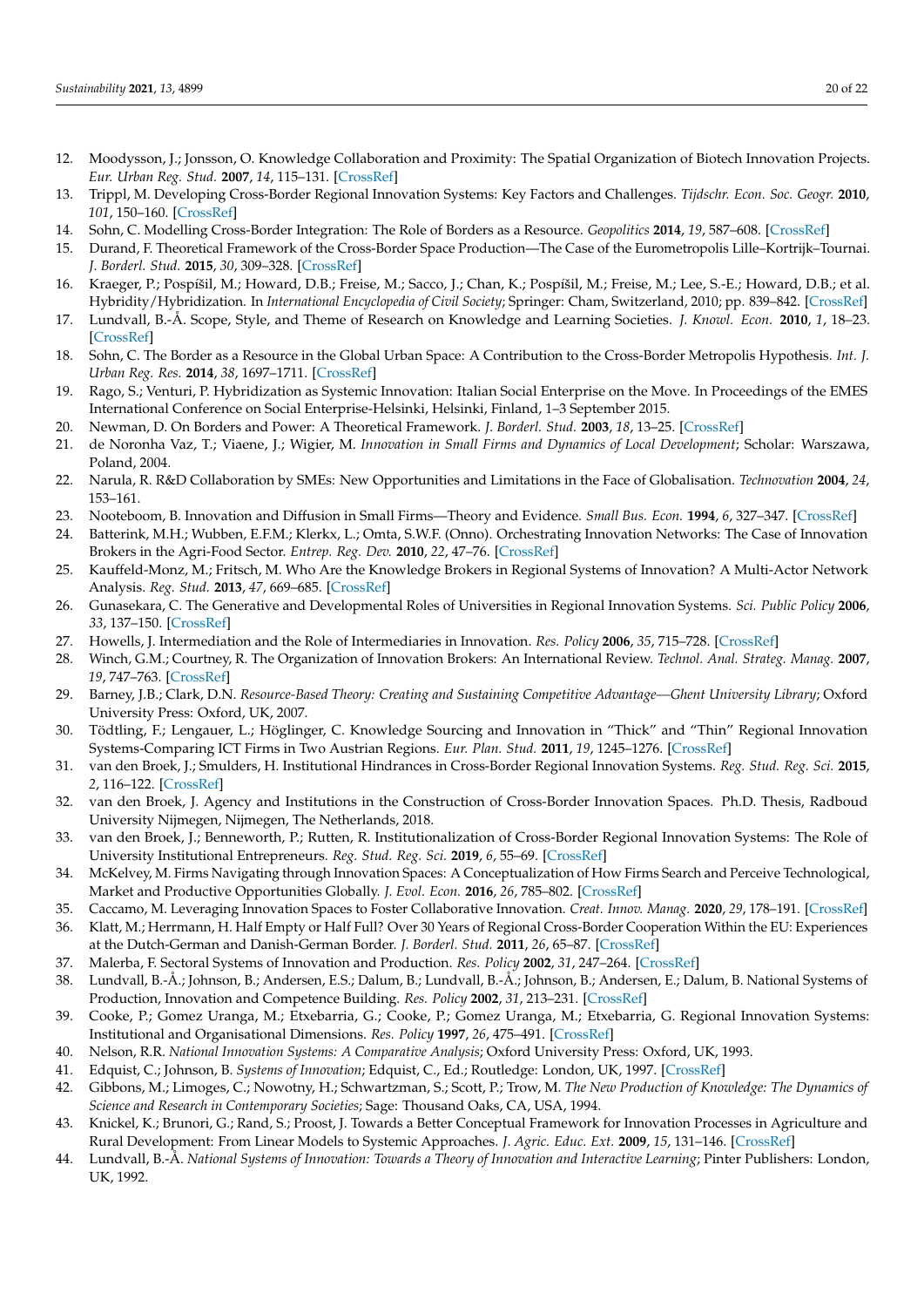- 45. Klerkx, L.; Seuneke, P.; de Wolf, P.; Rossing, W.A.H. Replication and Translation of Co-Innovation: The Influence of Institutional Context in Large International Participatory Research Projects. *Land Use Policy* **2017**, *61*, 276–292. [\[CrossRef\]](http://doi.org/10.1016/j.landusepol.2016.11.027)
- <span id="page-20-4"></span>46. Ma, X.-F.; Kaldenbach, M.; Katzy, B. Cross-Border Innovation Intermediaries—Matchmaking across Institutional Contexts. *Technol. Anal. Strateg. Manag.* **2014**, *26*, 703–716. [\[CrossRef\]](http://doi.org/10.1080/09537325.2014.899346)
- <span id="page-20-0"></span>47. Tödtling, F.; Trippl, M.; Tödtling, F.; Trippl, M. One Size Fits All? Towards a Differentiated Regional Innovation Policy Approach. *Res. Policy* **2005**, *34*, 1203–1219. [\[CrossRef\]](http://doi.org/10.1016/j.respol.2005.01.018)
- <span id="page-20-1"></span>48. Schrempf, B.; Kaplan, D.; Schroeder, D. National, Regional, and Sectoral Systems of Innovation-An Overview Deliverable 2.2; Report for FP7 Project Progress. 2013. Available online: [https://www.progressproject.eu/wp-content/uploads/2013/12/](https://www.progressproject.eu/wp-content/uploads/2013/12/Progress_D2.2_final.pdf) [Progress\\_D2.2\\_final.pdf](https://www.progressproject.eu/wp-content/uploads/2013/12/Progress_D2.2_final.pdf) (accessed on 5 September 2020).
- <span id="page-20-2"></span>49. Zawdie, G. Special Issue: Knowledge Exchange and the Third Mission of Universities. *Ind. High. Educ.* **2010**, *24*, 151–155. [\[CrossRef\]](http://doi.org/10.5367/000000010791657437)
- <span id="page-20-23"></span>50. Nakwa, K.; Zawdie, G. The "third Mission" and "Triple Helix Mission" of Universities as Evolutionary Processes in the Development of the Network of Knowledge Production: Reflections on SME Experiences in Thailand. *Sci. Public Policy* **2016**, *43*, 622–629. [\[CrossRef\]](http://doi.org/10.1093/scipol/scw030)
- <span id="page-20-3"></span>51. Frondizi, R.; Fantauzzi, C.; Colasanti, N.; Fiorani, G. The Evaluation of Universities' Third Mission and Intellectual Capital: Theoretical Analysis and Application to Italy. *Sustainability* **2019**, *11*, 3455. [\[CrossRef\]](http://doi.org/10.3390/su11123455)
- <span id="page-20-5"></span>52. Klerkx, L.; Guimón, J. Attracting Foreign R&D through International Centres of Excellence: Early Experiences from Chile. *Sci. Public Policy* **2017**, *44*, 763–774. [\[CrossRef\]](http://doi.org/10.1093/scipol/scx011)
- <span id="page-20-6"></span>53. Falah, G.; Newman, D. The Spatial Manifestation of Threat: Israelis and Palestinians Seek a "good" Border. *Polit. Geogr.* **1995**, *14*, 689–706. [\[CrossRef\]](http://doi.org/10.1016/0962-6298(95)00003-S)
- <span id="page-20-7"></span>54. Williams, J. Territorial Borders, International Ethics and Geography: Do Good Fences Still Make Good Neighbours? *Geopolitics* **2003**, *8*, 25–46. [\[CrossRef\]](http://doi.org/10.1080/714001033)
- <span id="page-20-8"></span>55. Gertler, M.S. Tacit Knowledge and the Economic Geography of Context, or the Undefinable Tacitness of Being (There). *J. Econ. Geogr.* **2003**, *3*, 75–99. [\[CrossRef\]](http://doi.org/10.1093/jeg/3.1.75)
- <span id="page-20-10"></span>56. Hoekman, J.; Frenken, K.; van Oort, F. The Geography of Collaborative Knowledge Production in Europe. *Ann. Reg. Sci.* **2009**, *43*, 721–738. [\[CrossRef\]](http://doi.org/10.1007/s00168-008-0252-9)
- 57. Cooke, P.; Heidenreich, M.; Braczyk, H.-J. *Regional Innovation Systems*, 2nd ed.; Routledge: London, UK; New York, NY, USA, 2004.
- <span id="page-20-9"></span>58. Lundquist, K.J.; Winther, L. The Interspace between Denmark and Sweden: The Industrial Dynamics of the Öresund Cross-Border Region. *Geogr. Tidsskr.* **2006**, *106*, 115–129. [\[CrossRef\]](http://doi.org/10.1080/00167223.2006.10649549)
- <span id="page-20-11"></span>59. Nooteboom, B.; Van Haverbeke, W.; Duysters, G.; Gilsing, V.; van den Oord, A.; Nooteboom, B.; Van Haverbeke, W.; Duysters, G.; Gilsing, V.; van den Oord, A. Optimal Cognitive Distance and Absorptive Capacity. *Res. Policy* **2007**, *36*, 1016–1034. [\[CrossRef\]](http://doi.org/10.1016/j.respol.2007.04.003)
- <span id="page-20-24"></span>60. Nooteboom, B. *Learning and Innovation in Organizations and Economies*; Oxford University Press: Oxford, UK, 2001. [\[CrossRef\]](http://doi.org/10.1093/acprof:oso/9780199241002.001.0001)
- <span id="page-20-12"></span>61. Frenken, K.; Van Oort, F.; Verburg, T. Related Variety, Unrelated Variety and Regional Economic Growth. *Reg. Stud.* **2007**, *41*, 685–697. [\[CrossRef\]](http://doi.org/10.1080/00343400601120296)
- <span id="page-20-13"></span>62. Smith, K. Economic Infrastructures and Innovation Systems. In *Systems of Innovation. Technologies, Institutions and Organizations*; Edquist, C., Ed.; Pinter: London, UK; Washington, DC, USA, 1997; pp. 86–106.
- <span id="page-20-14"></span>63. Klerkx, L.; Leeuwis, C. Establishment and Embedding of Innovation Brokers at Different Innovation System Levels: Insights from the Dutch Agricultural Sector. *Technol. Forecast. Soc. Chang.* **2009**, *76*, 849–860. [\[CrossRef\]](http://doi.org/10.1016/j.techfore.2008.10.001)
- <span id="page-20-15"></span>64. Koschatzky, K. A River Is a River-Cross-Border Networking between Baden and Alsace. *Eur. Plan. Stud.* **2000**, *8*, 429–449. [\[CrossRef\]](http://doi.org/10.1080/713666422)
- <span id="page-20-16"></span>65. Hermans, F.; Klerkx, L.; Roep, D. Structural Conditions for Collaboration and Learning in Innovation Networks: Using an Innovation System Performance Lens to Analyse Agricultural Knowledge Systems. *J. Agric. Educ. Ext.* **2015**, *21*, 35–54. [\[CrossRef\]](http://doi.org/10.1080/1389224X.2014.991113)
- <span id="page-20-17"></span>66. Doloreux, D. What We Should Know about Regional Systems of Innovation. *Technol. Soc.* **2002**, *24*, 243–263. [\[CrossRef\]](http://doi.org/10.1016/S0160-791X(02)00007-6)
- <span id="page-20-18"></span>67. Knickel, M.; Knickel, K.; Galli, F.; Maye, D.; Wiskerke, J.S.C. Towards a Reflexive Framework for Fostering Co-Learning and Improvement of Transdisciplinary Collaboration. *Sustainability* **2019**, *11*, 6602. [\[CrossRef\]](http://doi.org/10.3390/su11236602)
- <span id="page-20-19"></span>68. Topaloglou, L.; Kallioras, D.; Manetos, P.; Petrakos, G. A Border Regions Typology in the Enlarged European Union. *J. Borderl. Stud.* **2005**, *20*, 67–89. [\[CrossRef\]](http://doi.org/10.1080/08865655.2005.9695644)
- <span id="page-20-20"></span>69. Perkmann, M. Cross-Border Regions in Europe: Significance and Drivers of Regional Cross-Border Co-Operation. *Eur. Urban Reg. Stud.* **2003**, *10*, 153–171. [\[CrossRef\]](http://doi.org/10.1177/0969776403010002004)
- <span id="page-20-21"></span>70. Eurostat. Statistics Explained. Available online: [https://ec.europa.eu/eurostat/statistics-explained/index.php/Main\\_Page](https://ec.europa.eu/eurostat/statistics-explained/index.php/Main_Page) (accessed on 6 December 2020).
- 71. Eurostat Regional Yearbook. Available online: [https://ec.europa.eu/eurostat/documents/3217494/11348978/KS-HA-20-001](https://ec.europa.eu/eurostat/documents/3217494/11348978/KS-HA-20-001-EN-N.pdf/f1ac43ea-cb38-3ffb-ce1f-f0255876b670) [-EN-N.pdf/f1ac43ea-cb38-3ffb-ce1f-f0255876b670](https://ec.europa.eu/eurostat/documents/3217494/11348978/KS-HA-20-001-EN-N.pdf/f1ac43ea-cb38-3ffb-ce1f-f0255876b670) (accessed on 6 December 2020).
- 72. PricewaterhouseCoopers. *Sozioökonomische Und SWOT-Analyse Für Das EU-Programm "Europäische Territoriale Zusammenarbeit." Niederlande, Nordrhein-Westfalen Und Niedersachsen Förderperiode 2007 Bis 2013 Teil 1: Sozioökonomische Und SWOT-Analyse*; PricewaterhouseCoopers: London, UK, 2013.
- <span id="page-20-22"></span>73. de Ruiter, H.; Brinkman, J. *Euregio Rijn-Waal in Cijfers|Euregio Rhein-Waal in Zahlen*; Euregio Rijn-Waal: Kleve, Germany, 2017.